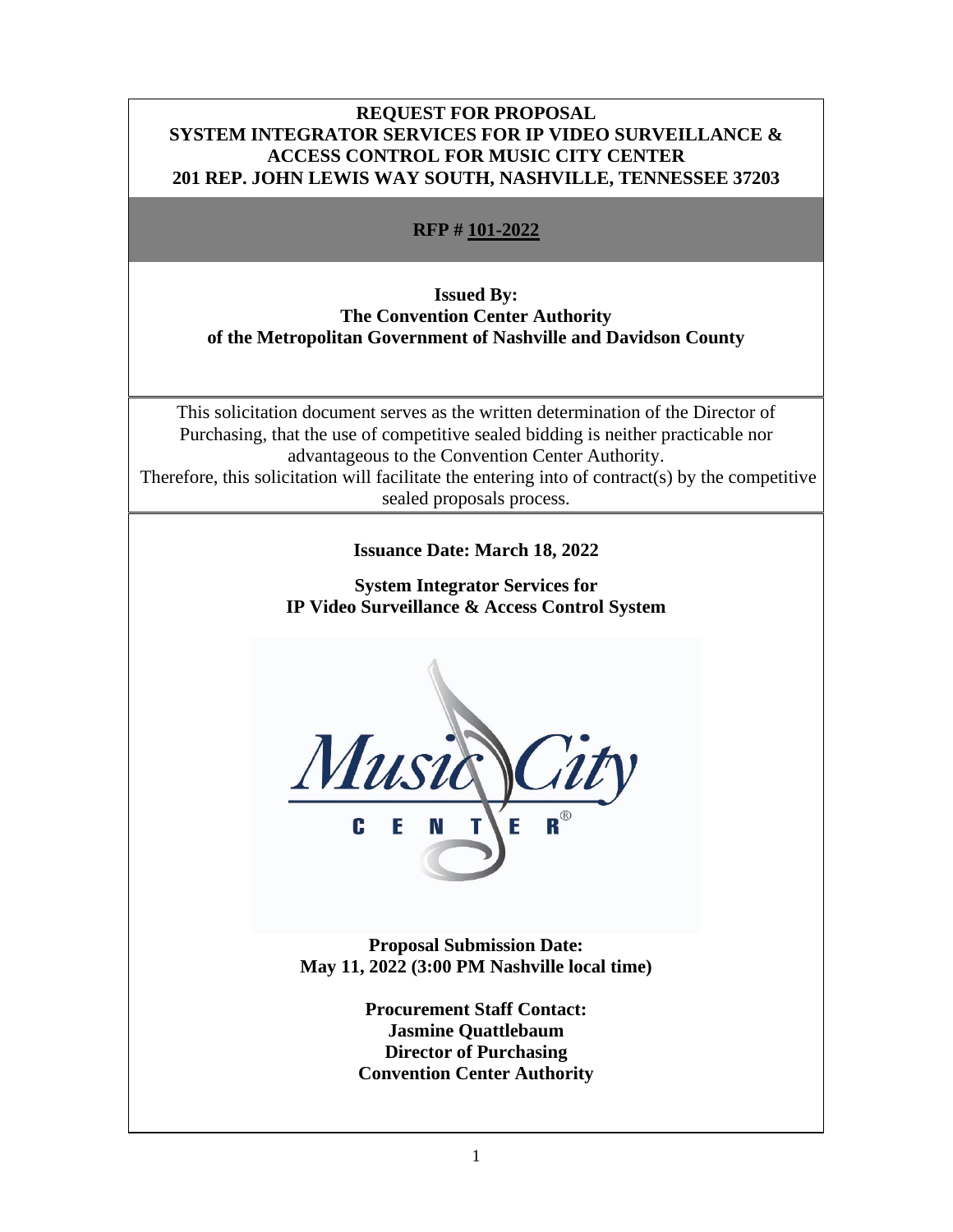# REQUEST FOR PROPOSAL<br>SYSTEM INTEGRATOR SERVICES FOR IP VIDEO SURVEILLANCE & **ACCESS CONTROL**

| $\bf{I}$       |                                                                                   |
|----------------|-----------------------------------------------------------------------------------|
| A.             |                                                                                   |
| <b>B.</b>      |                                                                                   |
| $\mathbf{I}$   |                                                                                   |
|                |                                                                                   |
|                |                                                                                   |
| A.             |                                                                                   |
| <b>B.</b>      |                                                                                   |
| C.             |                                                                                   |
| D.             |                                                                                   |
| E.             |                                                                                   |
| F <sub>r</sub> |                                                                                   |
| $\mathbf{V}$   |                                                                                   |
| A.             |                                                                                   |
| <b>B.</b>      |                                                                                   |
|                |                                                                                   |
| A.             |                                                                                   |
| $C_{\cdot}$    |                                                                                   |
| D.             |                                                                                   |
| E.             |                                                                                   |
| F <sub>r</sub> |                                                                                   |
| G.             |                                                                                   |
| Η.             |                                                                                   |
| I.             |                                                                                   |
| J.             |                                                                                   |
| K.             | Assistance to Minority, Women, Small, and Service-Disabled Veteran-Owned Business |
| L.             | Compliance with the Authority's Procurement Nondiscrimination Program20           |
| M.             |                                                                                   |
| N.             |                                                                                   |
| O.             |                                                                                   |
| P.             |                                                                                   |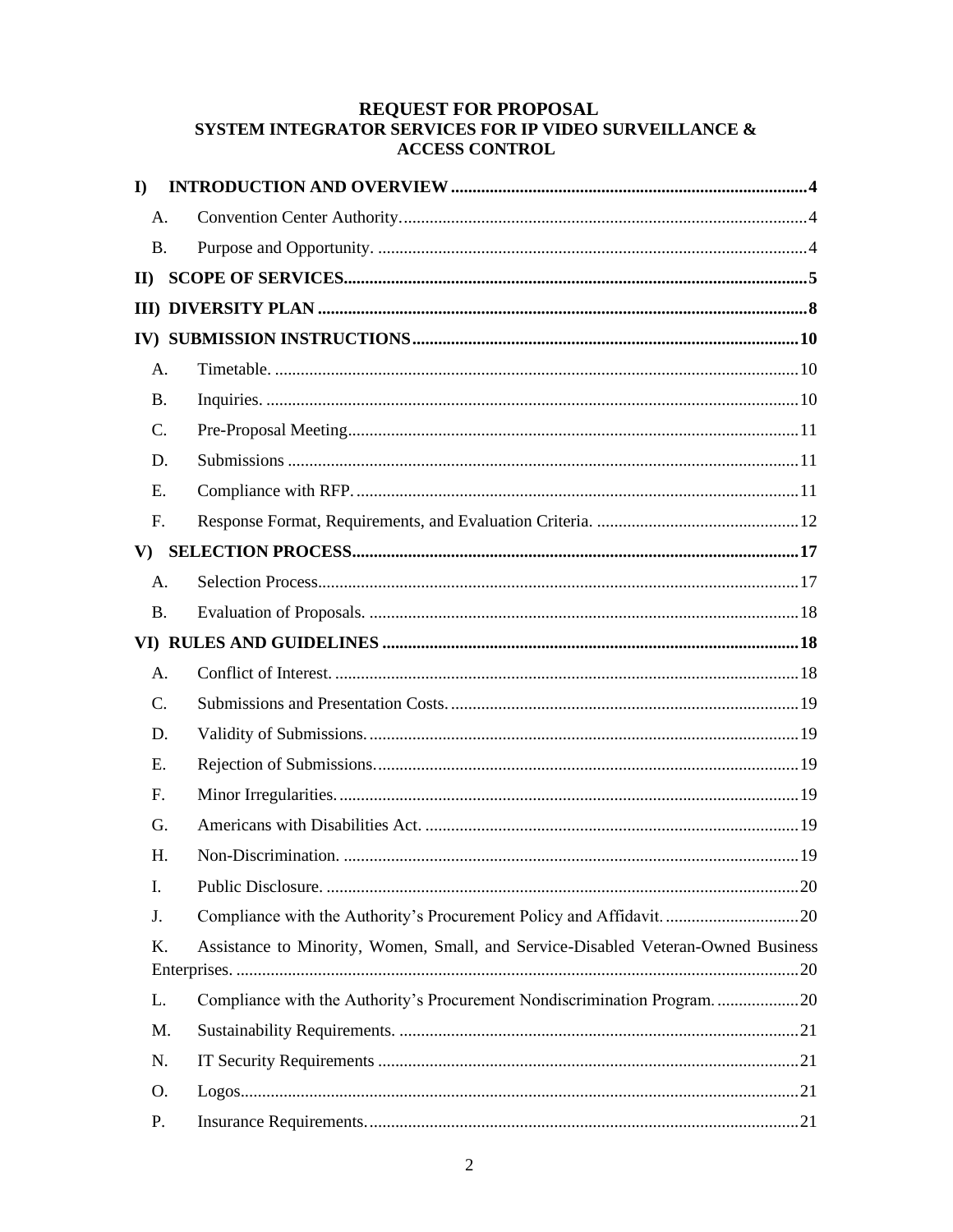| R. |  |  |
|----|--|--|
|    |  |  |

# **NOTICE TO OFFERORS**

This Request for Proposal (RFP) has been posted to Nashville Music City Center (hereafter Music City Center or MCC) website for your convenience. Addenda and attachments, if issued are also posted. It is the Offeror's responsibility to ensure that the entire RFP package, in its latest version, is reviewed prior to submittal of a proposal.

Solicitation amendments are posted on the Music City Center web site at (http://www.nashvillemusiccitycenter.com/about/business-opportunitites) and attached to the individual solicitation listing as either a Microsoft Office product or PDF file.

Any alterations to the document(s) made by the Offeror, other than completing worksheets/forms, may be grounds for rejection of proposal, cancellation of any subsequent award, or any other legal remedies available to the Convention Center Authority.

The Music City Center intends that this RFP is accurate and complete but recognizes that there may be some details or work requirements not expressly described herein.

[The remainder of this page is intentionally left blank.]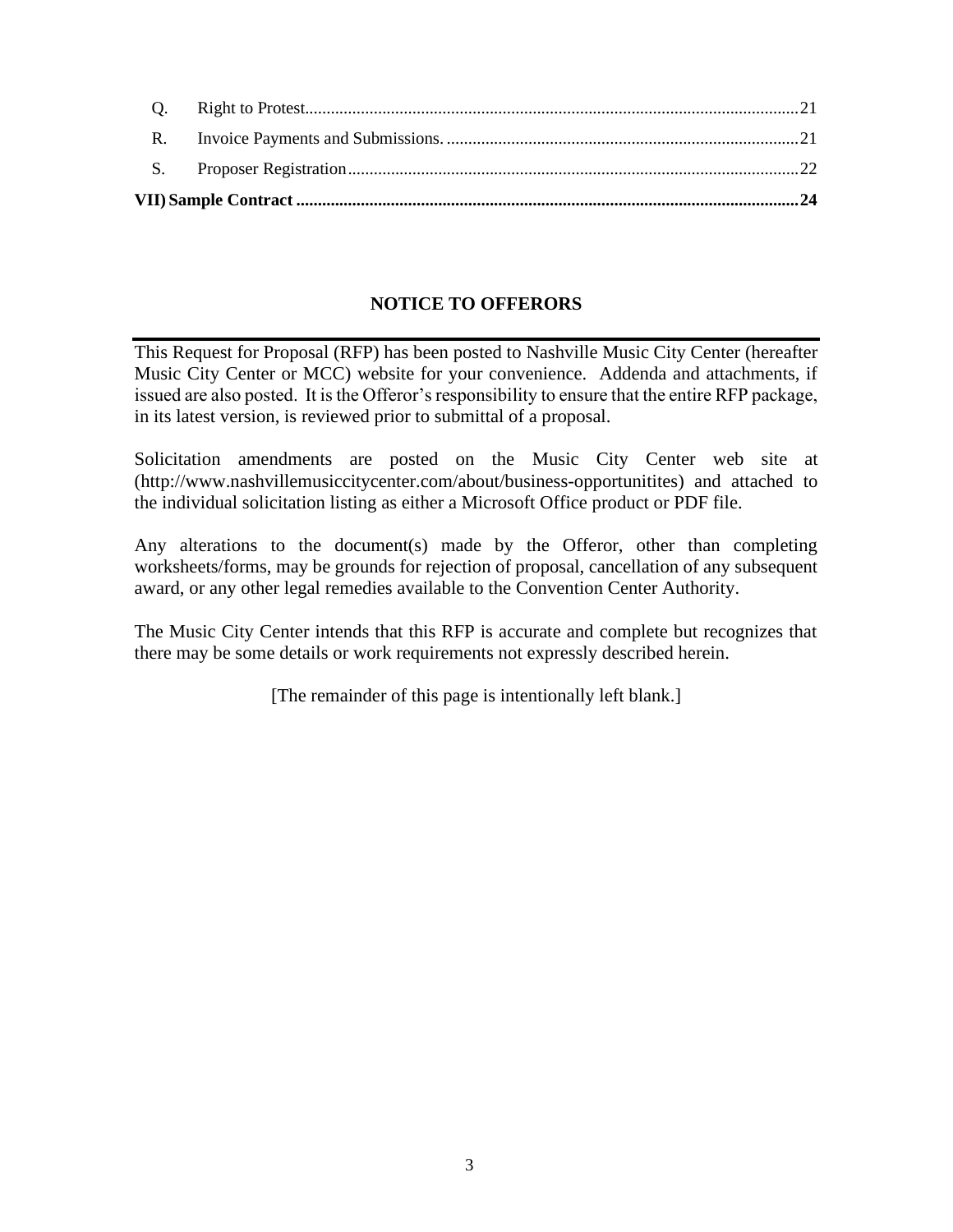### <span id="page-3-0"></span>**I) INTRODUCTION AND OVERVIEW**

### **A. Convention Center Authority.**

<span id="page-3-1"></span>Established in 2009, the Convention Center Authority of Metropolitan Government of Nashville & Davidson County (hereinafter "the Authority") is a public, nonprofit corporation and a public instrumentality of the City and is authorized under Title 7, Chapter 89, Part 1, Tennessee Code Annotated, as amended, to plan, promote, finance, construct, acquire, renovate, equip and enlarge convention center facilities along with associated hotel accommodations in order to promote and further develop tourism, convention and employment opportunities in the State of Tennessee and thereby provide a means to attract conventions, public assemblies, conferences, trade exhibitions or other business, social, cultural, scientific and public interest events to the State, enhance the State's image as a convention destination, and encourage and foster economic development and prosperity and employment within the State. The Authority consists of nine members appointed by the Mayor of Nashville and includes a chair, vice-chair, and secretary, who are elected annually.

The Music City Center, located at 201 Rep. John Lewis Way South, Nashville, Tennessee, 37203, which includes approximately 353,000 square feet of exhibition space, approximately 75,000 square feet of ballroom space (consisting of a 57,500 square foot Karl F. Dean Grand Ballroom and an 18,000 square foot Davidson ballroom), 61 meeting rooms with approximately 90,000 square feet in total, over 145,000 square feet of pre-function space, two outdoor terrace areas (one on Rep. John Lewis Way with 19,000 square feet of space and the other at the corner of  $8<sup>th</sup>$  Avenue and Demonbreun with over  $8,000$  square feet of space), 32 loading docks, 1,800 space 3 level parking garage and approximately 7,500 square feet of retail space.

### **B. Purpose and Opportunity.**

<span id="page-3-2"></span>The Authority is administering this RFP for the intent to secure a Systems Integrator to design-build, procure, implement, and maintain a state of the art Security Solution consisting of on campus, security systems operations, including installation, maintenance, monitoring of systems.

Intent is to assess current security technologies and recommend enhancements and/or replacements that can be effective in a building wide security plan by utilizing nonproprietary open-source hardware and software.

The Music City Center is seeking a well-designed and proven security system that has excellent vendor support, rich capabilities, and robust ad hoc reporting tools. It is the intent of the MCC to select an integration firm that will oversee and maintain all elements of the design, build, and implementation of the designed system.

It is the intent of the selected integrator to produce an overall plan to enhance and expand all the MCC Security capabilities to include a phased approach to how the MCC is to proceed with present, future security needs.

It is the Authority's objective to select the best-qualified System Integrator who, in its opinion, will continuously provide top quality service and generally create goodwill within this high-quality facility. The final decision of the Authority will be made in its overall best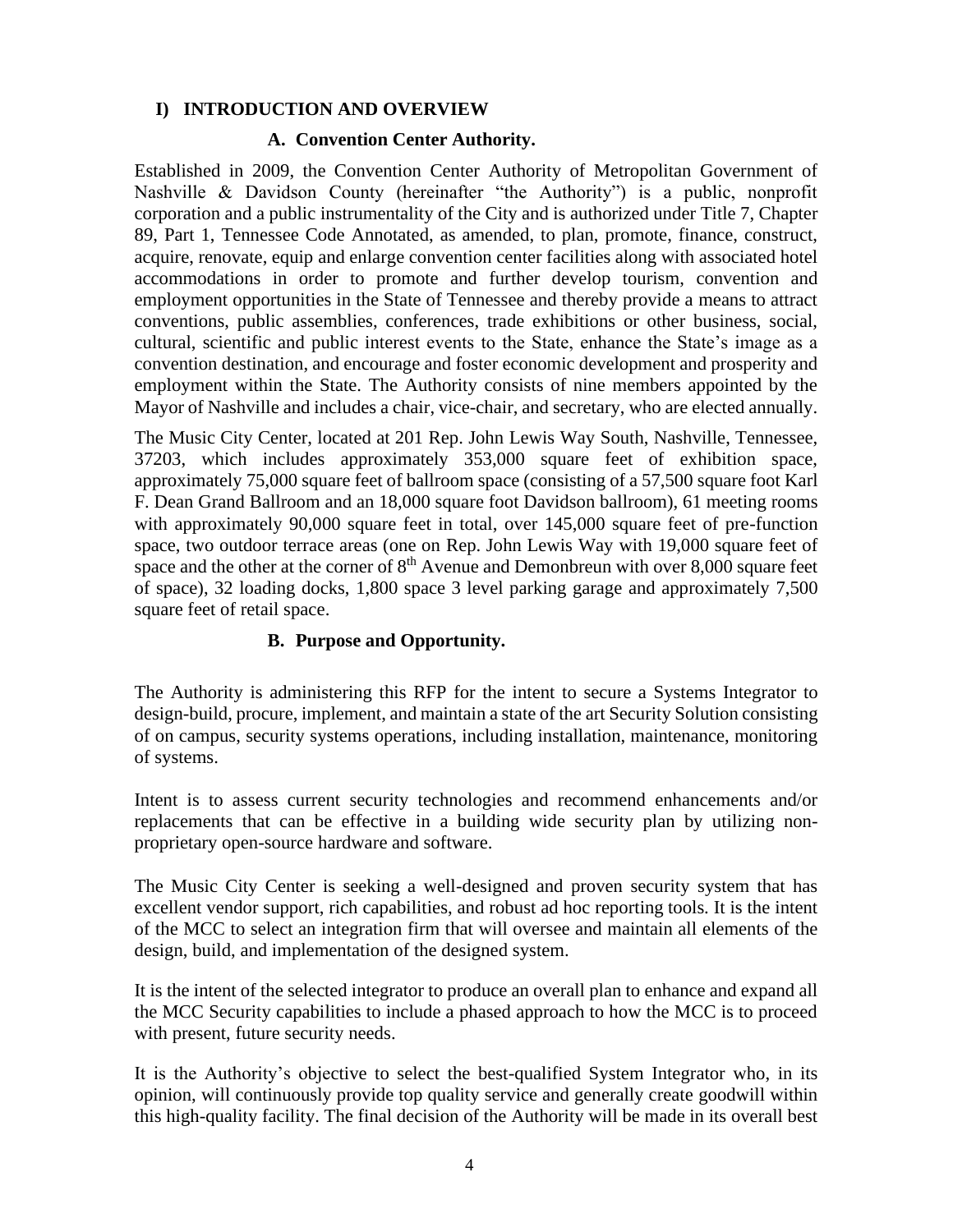interest. Any anticipated changes or deviations from this contract should be clearly identified in the response to this RFP.

Any contract resulting from this RFP will be three (3) year contract with a 2 (two) year renewal for security solutions and services.

# <span id="page-4-0"></span>**II) SCOPE OF SERVICES.**

The Scope of Services, as may be modified through written addendum shall be made a part of the Agreement. Through this RFP, it is specifically intended to procure the following:

A qualified integration firm who specializes in providing System Integration Services. Section A below provides a basic overview of the existing access control, IP video surveillance and incident management systems as they stand today. System design and build is not bound in any way to incorporate existing solutions

The Scope of Services will require the integrator to include a schedule of deliverables and milestones associated with each of the below modules and phases. A solution that will provide a high level of functionality with ease of use is desired.

# **A. Scope Detail**

# **Access Control System**

- Current System
	- o 252 Access controlled doors connected via iStar control panels
	- o Current operating system is Software House CCURE 9000

# • Future Needs

- o Approximately 100 Additional Proximity controlled doors
- o Mapping and integration with CCTV
- o Compatible with Wearable & NFC technology
- o Parking System Integration (Park Assist)
- o Temporary ID and ESCA integration
- o Elevator access integration
- o Morse watchman key box integration
- o Remote access and monitoring capabilities

# **IP video Surveillance System**

- Current System
	- o 302 IP CCTV cameras of various manufactures, models (Illustra, Axis, Sony)
	- o 12 NVR recorders and 1.120 petabytes of storage
	- o Video Management system is American Dynamics Victor Video Edge 5.6
- Future Needs
	- o Approximately 200 Additional IP cameras
	- o Object, Facial, and License Plate Recognition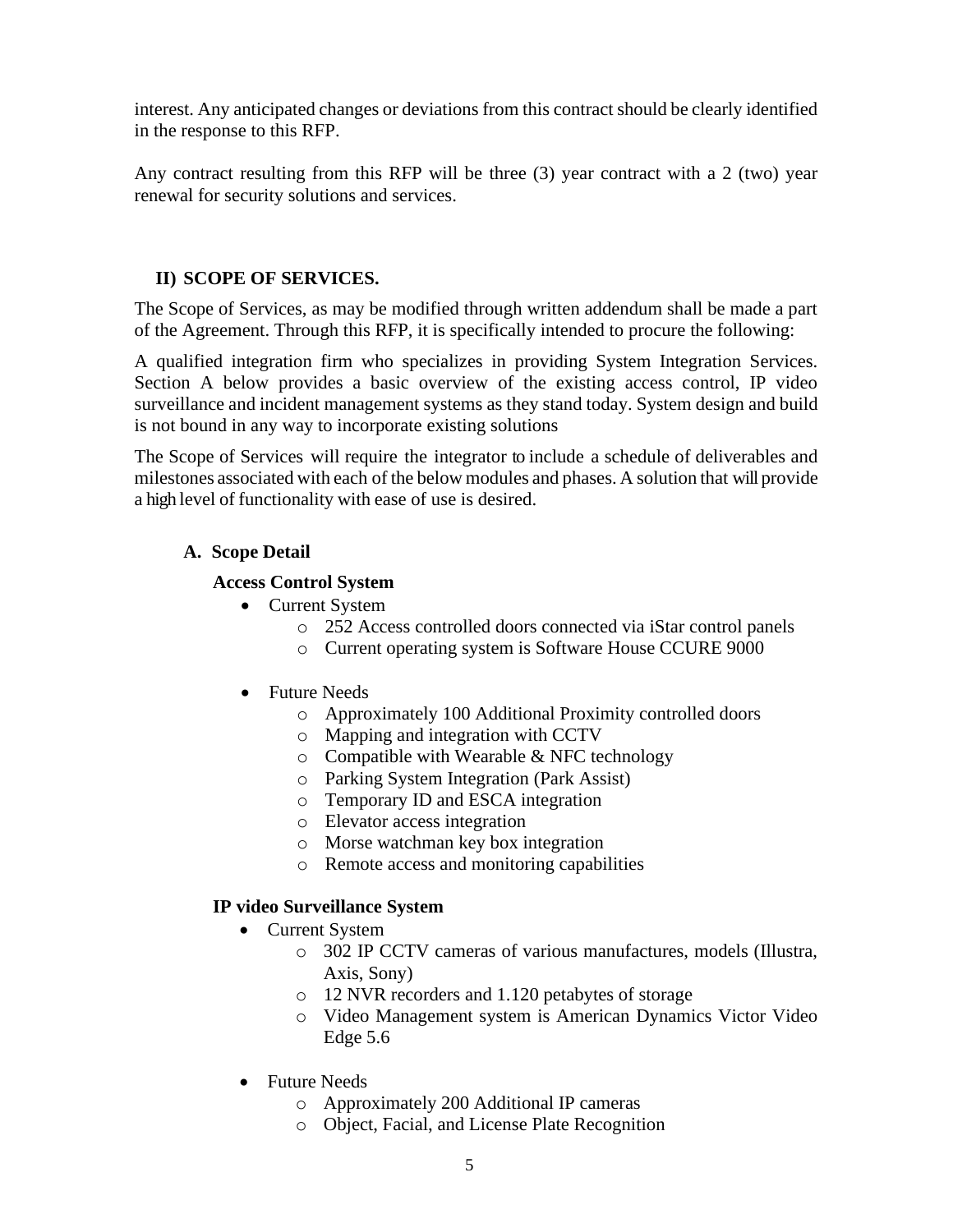- o Weapon detection
- o Dwell Time Monitoring
- o Capacity monitoring
- o Automated Alerts and Reporting
- o 60-90 Days of Video Storage
- o Object or Personnel Tracking
- o AI Capabilities
- o Integration with Park Assist & Access Control
- o Building Mapping
- o Remote access and monitoring capabilities

### **Incident Reporting Tool**

- Current Software ISS 24X7
	- o Current system does not integrate with existing camera system
	- o Limited to the number of user licenses
	- o Limited to 10Gb of storage
	- o Lost and found module
	- o Ability to document by image
	- o Ability to search by time or description
	- o Guard Tour Module
- Future Needs
	- o Tour Scan abilities (RFID, Wireless Capability)
	- o Lost and found module
	- o Security Checkpoint Module
	- o Incident Management
	- o Temporary ID Module
	- o Must integrate with Access control System
	- o Robust reporting capabilities
	- o Remote access and monitoring capabilities

#### **Command Center Operations**

- Current System
	- o 9 Panel Video Wall
	- o Access and Video control
	- o 6 Remote monitoring locations with video and access control
	- o Morse watchman key box key distribution
- Future Needs
	- o Weather Monitoring\ Breaking News Alerts
	- o AI Monitoring & Automated Alerting
	- o Interactive Video Wall

#### **B. Integrator's Responsibilities**

The Integrator's responsibilities include proposing a non-proprietary IP video surveillance, access control and incident management systems. Various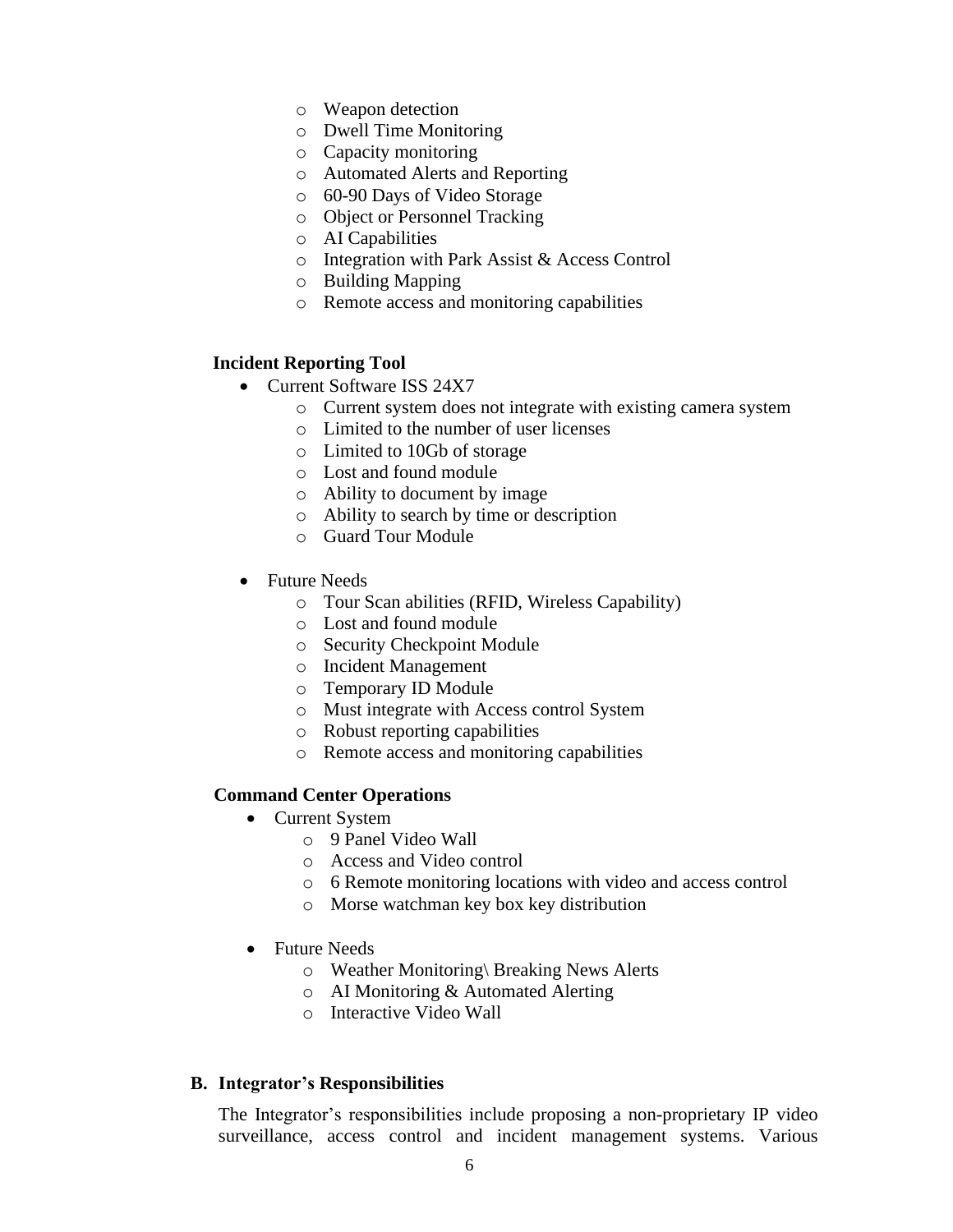components of this scope includes but not limited to design-build, planning, purchasing, implementation, and providing on-going system support and maintenance post construction. The System Integrator's responsibilities are including but not limited to:

- **Design Build-** System Integrator will evaluate the current IP video surveillance, incident management and access control system(s) and make recommendations to enhance or replace existing systems. Integrator will develop and monitor a master build schedule that aligns with MCC business schedule and budget to ensure project implementation needs are met and on schedule.
	- System Integrator will evaluate:
		- o Access Control and Video Management software
		- o Camera types
		- o Camera locations
		- o Access control technologies
		- o Command Center Enhancements
		- o Incident Management Software
		- o Other integrations as identified
	- Integrator will also evaluate current security technologies and identify any potential vulnerabilities
- **Planning**  To ensure the success of this project, the Music City Center desires a fully integrated project team at all levels. Vendor resources are expected to provide experience and expertise in the area security technologies. Planning should include enhancement and expansion of all MCC Security capabilities and include a phased approach to present and future needs The Music City Center's resources will bring functional knowledge of current business processes and technical knowledge of the existing systems and application environment. The integrator's project staff must be willing to work closely with the Music City Center's staff during design, installation and implementation of the project. Integrator must be willing to work within the constraint of Music City Center's business activity.
- **Purchasing-** Integrator is responsible for procuring various system components including but not limited to servers, cameras, workstations, video walls, recording equipment, door control, cabling, software and other hardware technologies as part of this RFP.
- **Implementation-** The integrator will provide project management services including development and maintenance of the project work plan, scheduling and work assignments, implementation planning, and project status reporting. The integrator will install all software required for the application, provide technical assistance on hardware and network configuration as necessary to meet the application specific requirements: Identify and resolve any performance bottlenecks: test system and application security; and provide a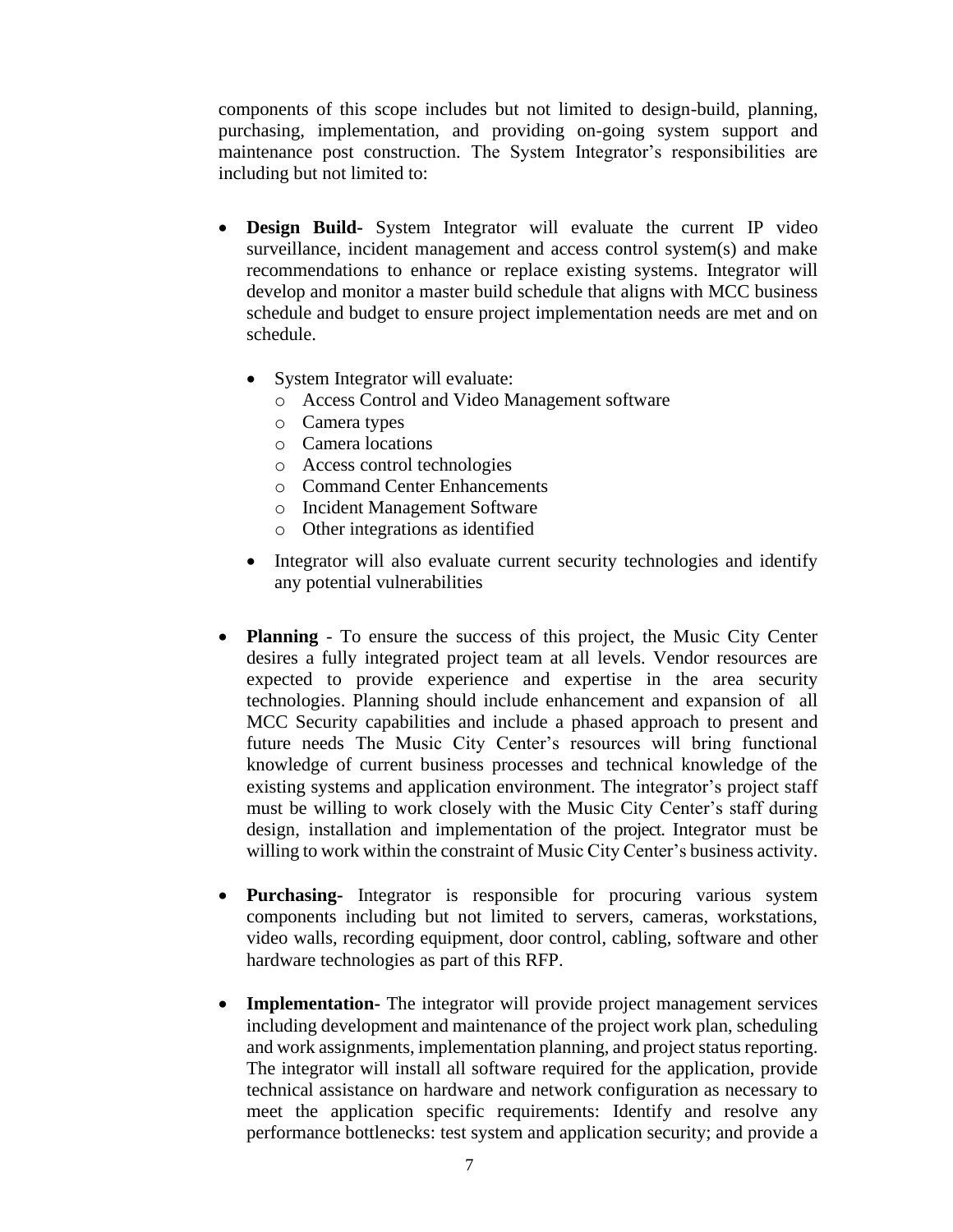documented back up plan. Integrator will provide solutions for interfacing with the Music City Center's network with the final proposed turn-key surveillance system. The selected Integrator will be expected to prepare a detailed plan for deployment and commissioning of the system and work with the Music City Center's staff to refine the proposed timeline and establish goals for successful deployment.

• **Training-** The Music City Center believes that training is critical to the project's success and recognizes that staff involvement is a key ingredient for successful implementation. The selected integrator is expected to provide a mutually agreed upon number of training hours onsite as well as end user training curriculum. The integrator will work with the Music City Center's project staff to determine exact training requirement and number of hours needed. Training plan will be in written and video format suitable for ongoing training of MCC staff. All training is expected to take place at the Music City Center's facilities.

### • **Support and Preventative Maintenance**

- Integrator must provide a comprehensive on-going support plan after expiration warranty period.
- Must be able to service and implement exiting, current, and new security technologies
- Must have access to trained technicians capable of supplying all proposed technologies

### **C. Integrator Limitations**

- At no time will proposed products to be sole source or proprietary in nature. Integrator must have access to a wide array of security technologies that are open source
- Integrator must be able to service the account post implementation and ensure that service, maintenance, and installations are performed by qualified and certified technicians

### **D. Integrator Responsibilities Post Award**

• Integrator will work with MCC on developing a short- and long-term capital plans for future security enhancement.

# <span id="page-7-0"></span>**III) DIVERSITY PLAN**

It is the policy of the Authority to assist minority, women, small, and service-disabled veteran-owned business enterprises in learning how to do business with the Authority.

Furthermore, integrators are encouraged to maximize the usage of minority, women, small, and service-disabled veteran-owned businesses with respect to this scope, specifically in the build phase of this project.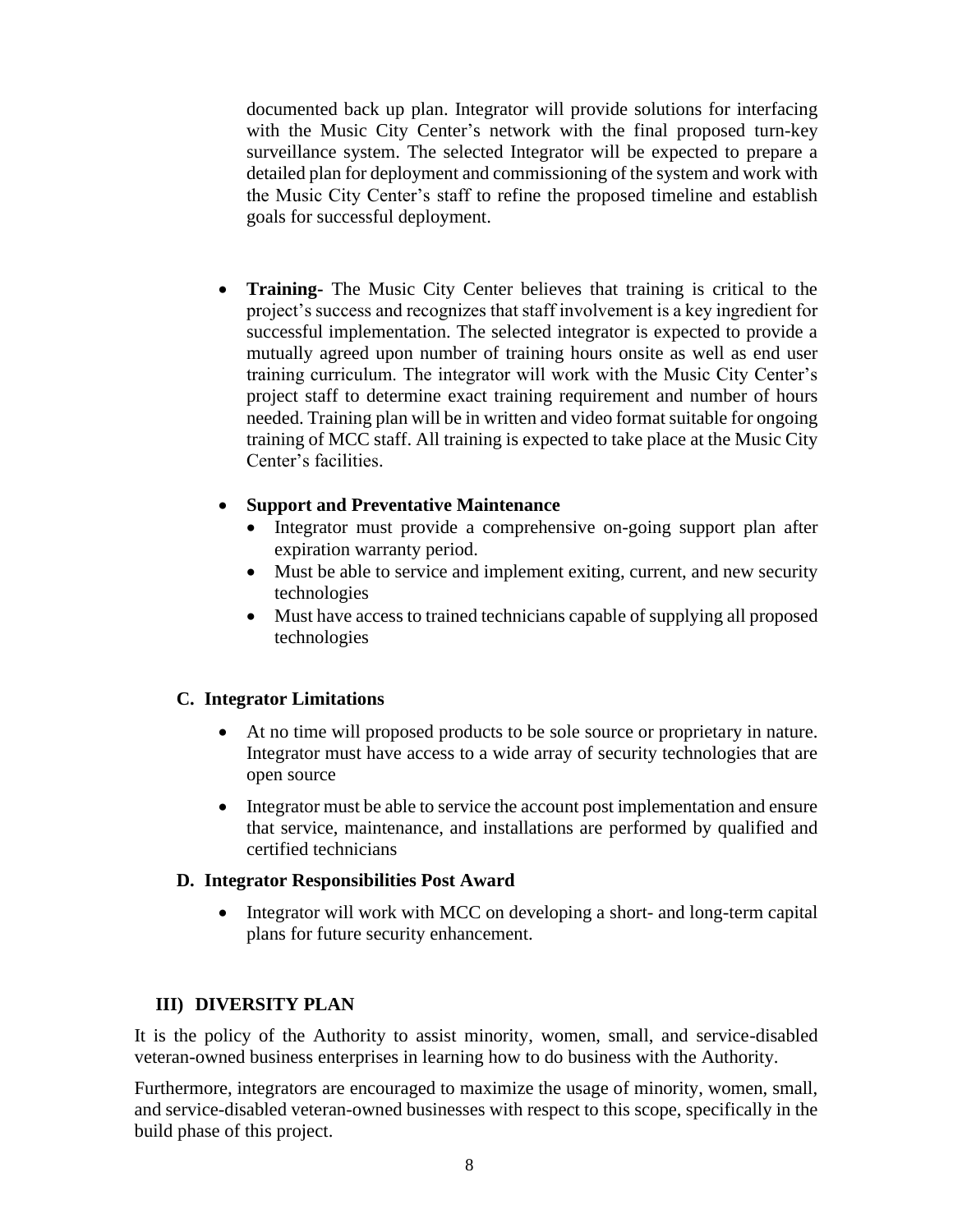Information requested in a Diversity Plan may include the integrator to explain its plan to include minority, woman, small businesses and service-disabled veteran owned businesses as it pertains to this scope. A good diversity plan should include, at a minimum, the following components:

- Statement of commitment.
- Strategic approaches and methodologies taken to ensure maximum participation by minority, woman, small businesses and service-disabled veteran owned businesses suppliers.
- Methods to ensure prompt payment of minority, woman, small businesses and service-disabled veteran owned businesses.
- Utilization monitoring and reporting tactics-includes specific techniques used to monitor participation on an ongoing basis and report to the Convention Center Authority.
- Identification of the minority, woman, small businesses, and service-disabled veteran owned businesses who will serve as subcontractors along with the nature and estimated value of the work they will perform and the percentage of the operating budget that it represents.
- Identification of the balance of the planned (non-DBE) subcontractors and the portion of total proposed cost they will perform.
- Monthly reconciliation of payments via cancelled checks.

# **A. Source Lists.**

The Authority makes available a source lists of Small, Minority-Owned, Woman-Owned and Service-Disabled Veteran-Owned Business Enterprises for the purpose of encouraging procurement from small and diverse businesses. These lists are compiled and maintained by DBE certifying agencies or organizations recognized by the Authority. Integrators who desire assistance in locating such businesses and suppliers are encouraged to visit the web pages of the recognized agencies or organizations or contact the Music City Center's Purchasing/DBE department at [mccpurchasing@nashvillemcc.com](mailto:mccpurchasing@nashvillemcc.com) for assistance in obtaining DBE source lists.

For a list of certifying agencies recognized by the Authority please review "How to do business with Music City Center" document located at [https://www.nashvillemusiccitycenter.com/about/business-opportunities.](https://www.nashvillemusiccitycenter.com/about/business-opportunities)

# **B. Solicitation Mailing Lists.**

To the extent deemed appropriate by the Authority, it shall include Small, Minority-Owned, Woman-Owned and Service-Disabled Veteran-Owned Business Enterprises on solicitation mailing lists.

# **C. Documentation Requirements.**

Integrator must complete the List of Proposed Diversified Businesses (See Exhibit D) and submit the Exhibit with the Diversity Plan to make a commitment to use vendors and subcontractors that claim DBE business status. Changes to the list of proposed DBE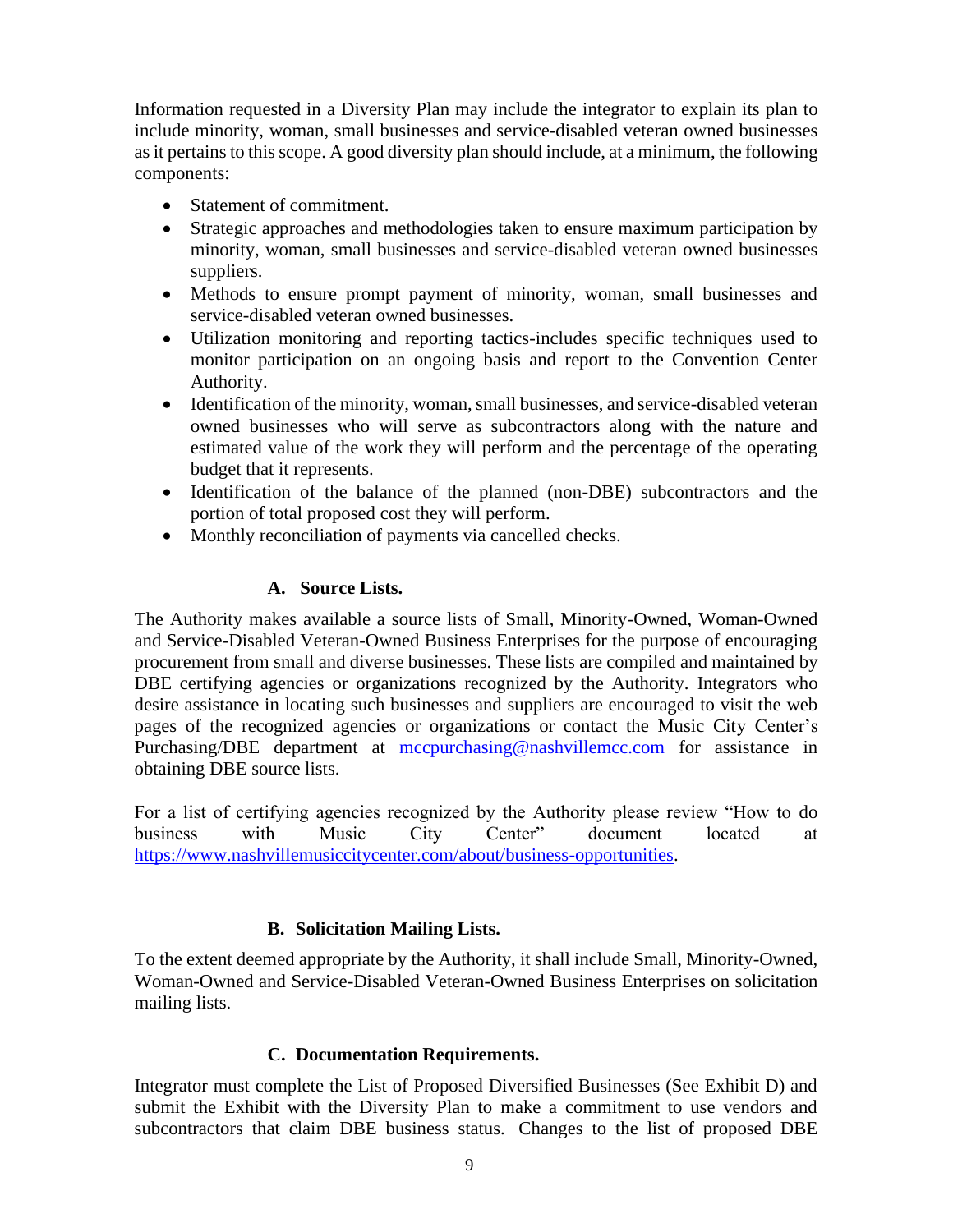businesses must be submitted in writing and approved in advance by the Authority or designee. Integrators must confirm that any DBE businesses to be included in its proposal meet the standards set forth by the Authority. Integrators shall likewise notify its proposed DBE businesses that the Authority requires that the subcontractor be [i] registered to do business with the City and [ii] approved as a small business through the submission to Metropolitan Government of Nashville and Davidson County Business Assistance Office or received MWBE certification through an Authority approved certified agency.

Documentation to confirm DBE status must be included with proposal submission. DBE status must be approved prior to proposal submission.

### **D. Misrepresentation.**

If during the course of the Agreement, the vendor fails to maintain the level of small business participation committed to in its proposal, or if any material representation made in its proposal concerning the small business status of any team member, subcontractor or contractor's involvement in the ownership, operation or management of any subcontractor claiming status as a small business is shown to be false, the Authority may, at its sole option and in addition to any other remedies available under the contract, at law or in equity, terminate the Agreement. Further, in the event that the Authority terminates the Agreement, the vendor shall pay the Authority's full re-procurement costs, including, without limitation, any costs associated with re-procurement delays. The Authority will institute debarment proceedings against any integrator that misrepresents in a proposal any material fact concerning the small business status of itself or any subcontractor or integrator's involvement in the ownership, operation or management of any subcontractor claiming status as a small business. In addition, the Authority may, at its sole discretion, assess a charge representing the cost of all audit and legal time and expense incurred by the Authority as a result of the contractor's failure to maintain the level of small business participation committed to in the contractor's proposal.

# <span id="page-9-1"></span><span id="page-9-0"></span>**IV) SUBMISSION INSTRUCTIONS**

# **A. Timetable.**

The following timetable should be used as a working guide for planning purposes. The Authority reserves the right to adjust this timetable in its sole discretion and without notice during the course of this RFP process.

| <b>Request for Proposals Released</b>             | March 18, 2022        |
|---------------------------------------------------|-----------------------|
| <b>MANDATORY</b> (In Person) Pre-Proposal Meeting | <b>March 30, 2022</b> |
| <b>RFP</b> Questions and Inquiries Deadline       | April 6, 2022         |
| Responses to Inquiries                            | April 13, 2022        |
| <b>RFP Response Due</b>                           | May 11, 2022          |

# **B. Inquiries.**

<span id="page-9-2"></span>Direct all questions related to this RFP via email to mccpurchasing@nashvillemcc.com with **System Integrator Services for IP Video Surveillance & Access Control** in the subject line. The deadline for receiving questions and inquiries is indicated in Section IV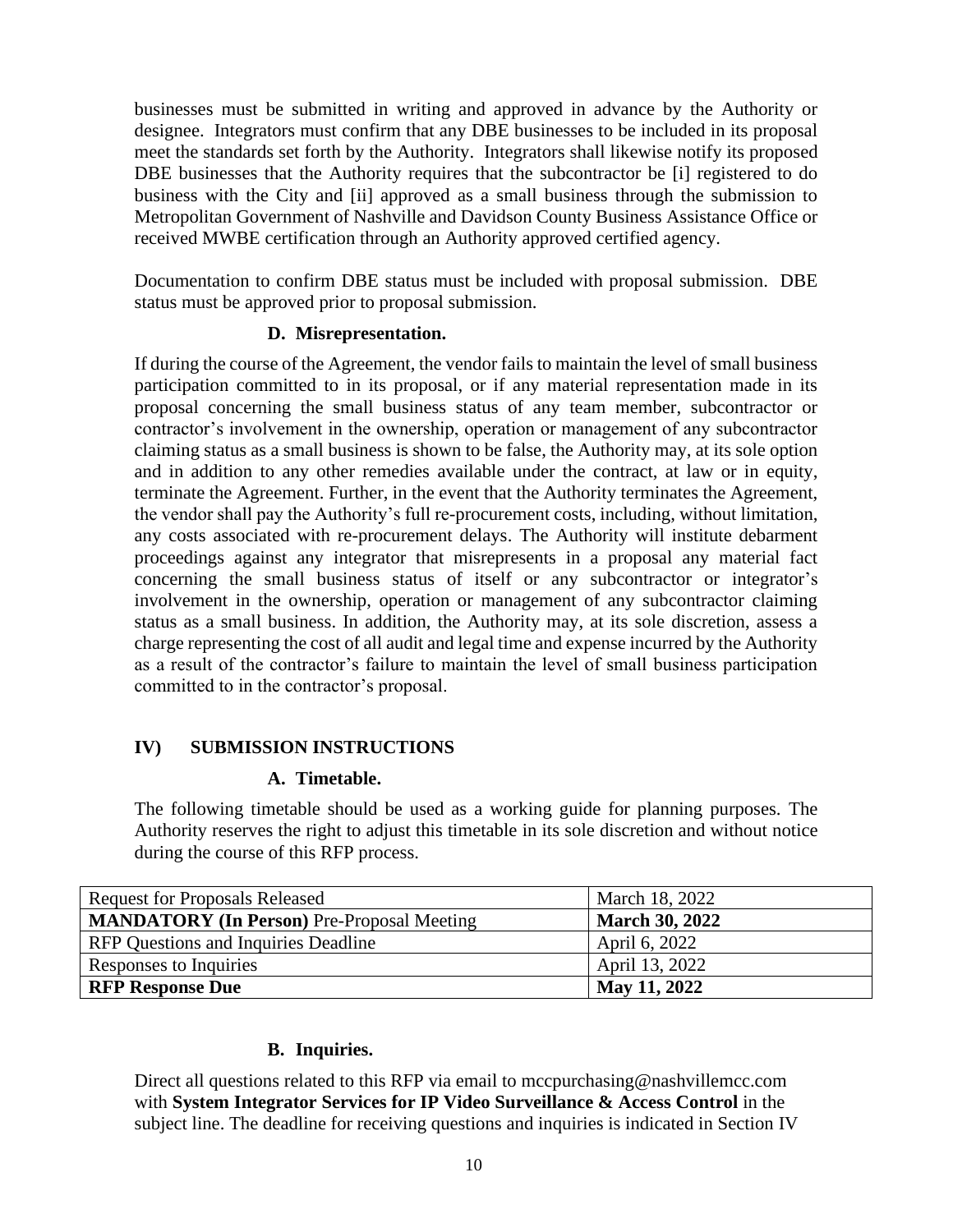(A). The point of contact for ALL questions, inquiries, clarifications in regards to this RFP must be sent to the Director of Purchasing/DBE or designee. All questions and inquiries will be reviewed and, and responses will be posted at (http://

<span id="page-10-0"></span>www.nashvillemusiccitycenter.com/about/business-opportunitites) by the date indicated in Section IV (A).

# **C. Pre-Proposal Meeting**

A **MANDATORY IN-PERSON** Pre-Proposal Meeting will be held as indicated in Section IV (A). It will occur at the Music City Center, located at 201 5th Avenue South, Nashville, TN.

### **To receive pre-proposal information, you must confirm your attendance by emailing [mccpurchasing@nashvillemcc.com](mailto:mccpurchasing@nashvillemcc.com) before the date indicated in Section IV (A).**

Oral questions will receive oral responses, neither of which will be official or become part of the RFP. Vendors must clearly understand that the only written responses to written questions will be considered official and will appear in the form of an amendment. All prospective integrators are encouraged to attend. This will be the only pre-proposal meeting scheduled for this solicitation.

### **D. Submissions**

<span id="page-10-1"></span>All submittals must be received no later than indicated in Section IV (A). Physical proposals must be submitted in a sealed envelope or standard shipping box. **PLEASE DO NOT USE PREIMUM OR CUSTOM PACKAGING.** No submission will be accepted after deadline. Incomplete or ineligible submissions will not be reviewed. Every effort will be made to ensure the safe handling of submitted materials; however, the Authority will not be responsible for any loss or damage. **Submission sent by UPS or FedEx must be addressed to:**

Jasmine Quattlebaum Director of Purchasing/DBE Music City Center 700 Koreans Veterans Blvd Nashville, Tennessee 37203

# **Hand Delivery Submissions should be delivered to:**

### **Music City Center Administrative Offices**

Jasmine Quattlebaum Director of Purchasing/DBE 600 Koreans Veterans Blvd Nashville, Tennessee 37203

# **E. Compliance with RFP.**

<span id="page-10-2"></span>Submissions must be in strict compliance with this RFP. Failure to comply with all provisions of the RFP may result in disqualification. The Authority reserves the right to reject any proposals and/or waive any formalities in the solicitation process. Furthermore, each integrator should carefully examine this RFP and all attachments and exhibits. Each integrator shall judge for itself all conditions and circumstances having relationship to the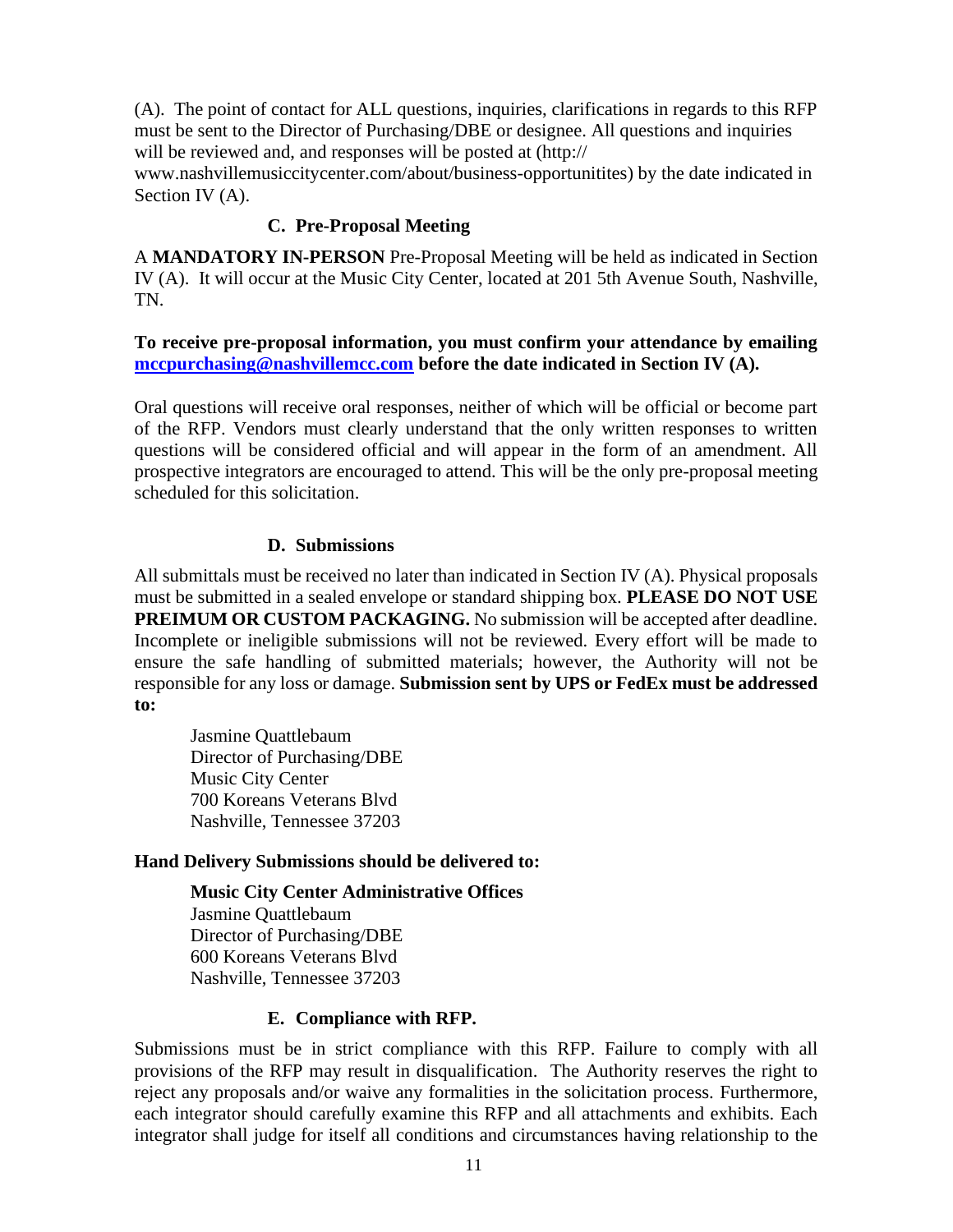proposal. Each integrator will be responsible for taking such actions as they deem necessary or prudent prior to submitting a proposal. Failure on the part of any integrator to take such actions shall not constitute grounds for declaration of not understanding the conditions with respect to making its proposal. Each integrator is responsible for reading and understanding this RFP, including, but not limited to, these instructions for submitting a proposal. Integrator's failure or neglect to review any provided provisions of an agreement and the provisions of this RFP will not relieve such integrator of any contractual obligations contained in an agreement or required under the RFP. Integrator shall have no claim for relief based upon a lack of knowledge of the content or legal effect of any such provision.

# **F. Response Format, Requirements, and Evaluation Criteria.**

<span id="page-11-0"></span>Please submit one (1) original, eight (8) copies, and one (1) electronic copy of the complete proposal response including any attachments, on a WINDOWS PC compatible CD or flash drive (verify all files are on disc/flash drive prior to submitting proposal) of the following materials to the address set forth in Section IV (D).

# **Proposals submitted electronically (i.e. Email) WILL NOT be accepted**.

All text must be printed on single-sided or double-sided pages and on the following:

# **Tab 1) TRANSMITTAL LETTER**

A brief letter explaining why your organization should be selected, highlighting particular qualifications and committing to enter into good faith negotiations and execute a mutually agreed upon agreement if selected.

# **Tab 2) BUSINESS PLAN**

*Total points available for this criterion are 50 points.*

Provide a high- level work plan for the project that includes the high-level tasks to be performed, work estimates for each task, and a level of effort for the Music City Center and Integrator personnel. In the work plan include your approach to design, integration, implementation, training, and customer service.

# **Approach to Design**

- Describe the proposed design team and the role to be played by each member of the proposed team.
	- o Include the proposed team organizational structure, interrelationships, and interactions.
- Describe the process used to identify which security technology will be proposed in your design
- Provide an estimated timeline for design based on typical requirements for an implementation of this size
- Explain how you will manage the transition from current security system(s) to new system(s) while maintaining current recording and reporting levels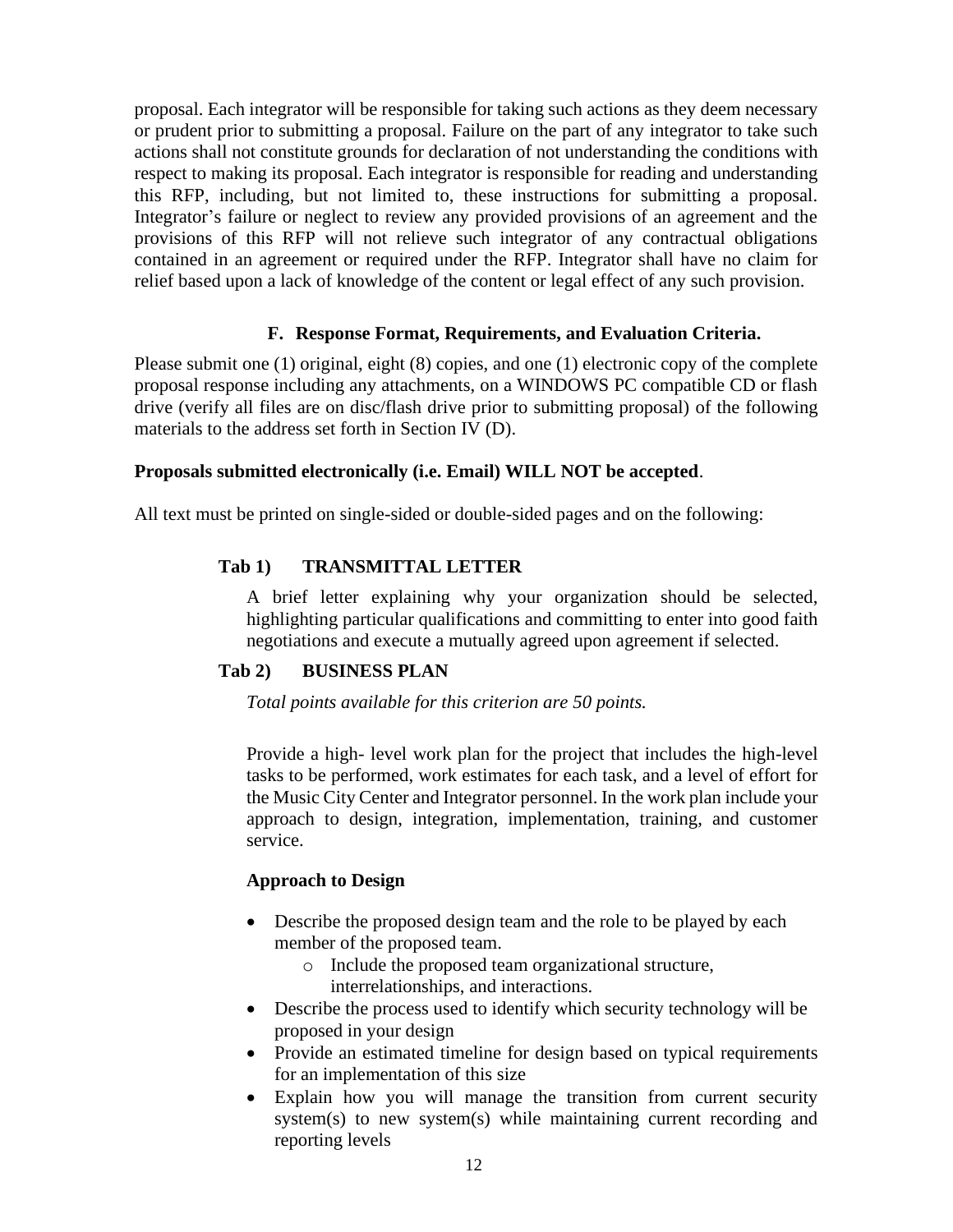- Describe what will be required by the Music City Center Team during the design process
- Explain how you will use various technologies/vendors in your design
- Describe how you will balance and integrate various technologies in the design process
	- o Access Control
	- o IP Video Surveillance system
	- o Incident Management System
	- o Other Potential System Integrations

# **Approach to Integration**

- Provide a comprehensive list of IP video surveillance, access control and incident management providers that you are qualified to install, support, and maintain.
- Explain your experience with integrating IP video, access control and incident management systems.
- Describe your approach to systems integration
- Provide examples of how you have successfully integrated systems of similar size project
- Explain how your company stays current on new and innovative technologies and integration ideas

# **Approach to Implementation and Training**

- Describe what will be required by the Music City Center Team during the implementation process
- What type of project management methodology does your firm typically follow and what types of tools are used
- Describe your overall approach to project management including the type, frequency, and method of communication
- Describe in detail the approach recommended by your firm to insure the timely installation and implementation of a proposed solution
- Explain your suppliers' relationships and how you will work together to make the Music City Center a premier leader in building security technology innovation
- Describe your approach to commissioning the system
- Will this implementation require the use of subcontractors? If yes, please explain how these subcontractors will be used.
- Explain the frequency your technicians are trained on security technologies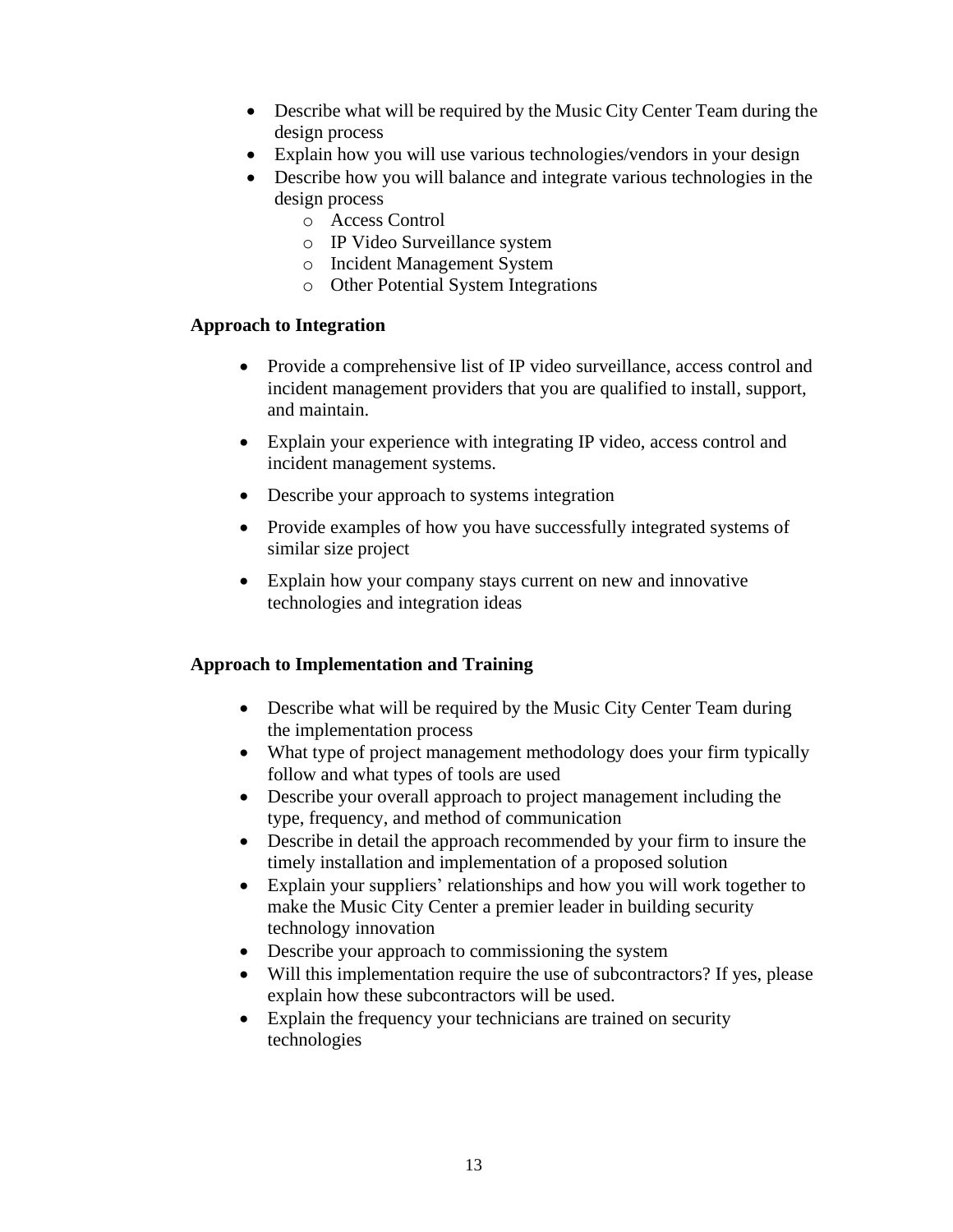### **Approach to Customer Service**

- Security Operations at the Music City Center are 24x7x365. Identify how MCC would engage technical support assistance during and outside normal business hours (remote and onsite).
- Provide response times capabilities to MCC for any service request and how the integrator will address these requests with varying degrees of urgency.
	- o Technical outages normal business hours
	- o Technical outages after hours
	- o Technical Emergencies normal business hours
	- o Technical Emergencies after hours
- Explain how you will service this account pre and post implementation
	- o Define your service levels
	- o Describe procedures to determine call priority and the response time the Music City Center should expect at each service level
- Describe the remote support capabilities such as Zoom, Teams, Go To Meeting or Webex
- Describe the process for implementing major upgrades, enhancements, patches/fixes, hardware replacement, included in standard maintenance or provided at an additional charge
- What hardware/ software support services are available to the Music City Center post implementation either from the manufacturer or integrator
- Describe your approach to warranty management pre and post implementation
- Describe the technical support path and how MCC would engage support for normal and critical concerns. Provide detail that would explain how and who would assist MCC personnel in placing support request. Explain the follow-up process once a support issue is reported and how MCC resources are updated until successful completion.

### **Proposer Finalist Presentations**

Proposers that submit responsive proposals and receive the highest scores, will be designated as Finalists. Finalists will be required to make presentations to the evaluation committee. The presentations will be scheduled after the proposal review process is completed. All proposers will be notified of the Finalists chosen. Each Finalist will be contacted to schedule the date and time of presentation.

### **Exceptions**

Exceptions must be noted in this section of the proposal by the Proposer. Exceptions taken after the award may result in the withdrawal of the intent to award and Proposer's firm suspended from upcoming solicitations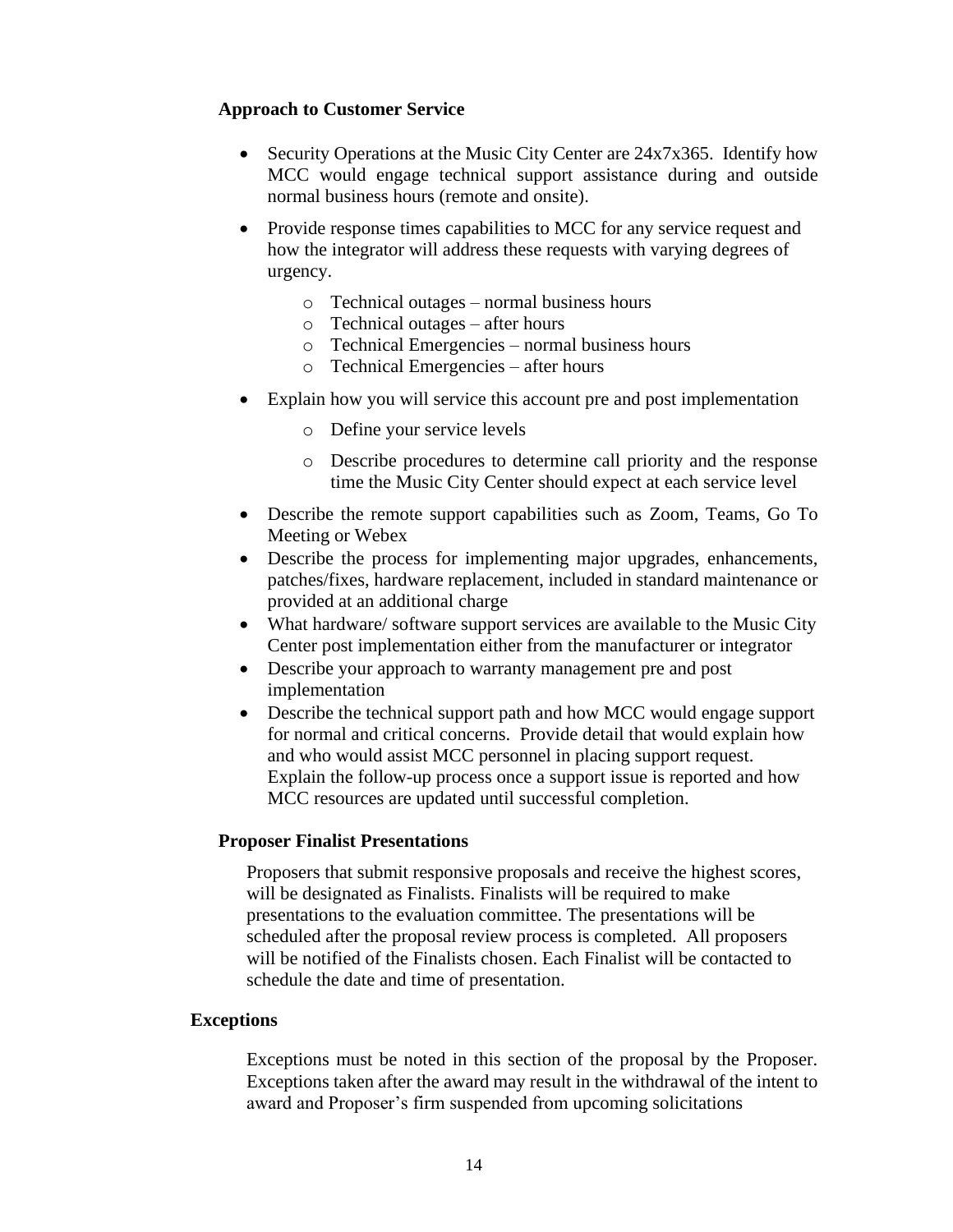Any listing of exceptions by a Contractor in their proposal in no way obligates the Authority at any time to change the contract's general terms and conditions, the requirements of the RFP, or the insurance requirements of this solicitation.

Any exceptions listed by a Proposer may be unacceptable to the Authority and may result in a reduction in the evaluation scoring or be cause for rejection of a Proposer's proposal.

### **Tab 3) QUALIFICATION AND EXPERIENCE OF FIRM**

*Total points available for this criterion are 30 points.*

- 1. Please provide information on personnel who will hold key roles for this project including but not limited to: Project Manager; Systems Engineer; Service Manager and Ongoing Service Technicians. It is understood that staffing may need to be adjusted based on the actual commencement date; therefore, do not respond with "TBD". Any substitutions made prior to or during project must be with personnel who have the same or better experience and qualifications then what is being submitted in this response.
- 2. For each individual that holds these key roles, provide their:
	- a. Name and title
	- b. Is this a subcontracted employee?
	- c. What is their role on the project?
	- d. Total years' experience with current firm and other.
	- e. Education (degree, major, institution, year)
	- f. Summary of pertinent experience and qualifications with respects to the system and services requested
	- g. Of the similar projects you identified in the previous, indicate whether or not this individual was involved in the project, and what their role was on the project.
	- h. Provide any other information that would assist the MCC in determining the qualifications of the individuals and their ability to complete the services required. Resumes for key staff may also be attached but are not to be used in place of this section.
- 3. Does your firm agree to the following conditions regarding project staffing?
	- a. Key personnel once finalized are confirmed to be available to work on this project for the duration (i.e., they are not otherwise committed to other projects that would hinder their ability to complete this one)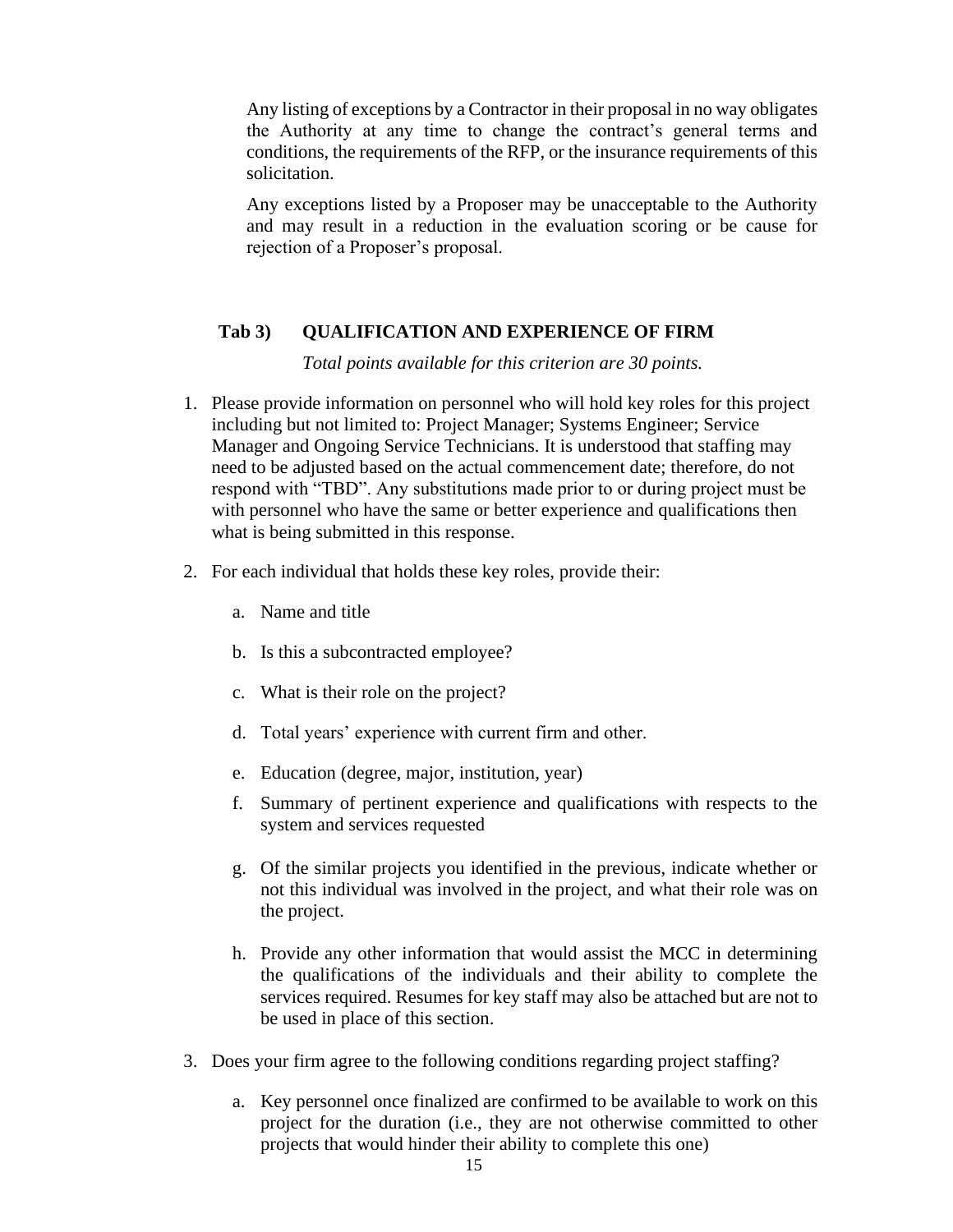- b. Key personnel will not be replaced by other individuals of proposer's company after commencement of this project, without prior written approval of the Music City Center.
- c. Once key personnel have begun working on this project, they will be replaced by other individuals of proposer's company (after the MCC approval of other individuals) should their performance be unacceptable to MCC.
- 4. Please indicate the Proposer's authorized representative; give name, title, address, e-mail address, phone, and fax. The person identified shall be empowered to make binding commitments for the Proposer.
- 5. Please indicate who is able to clarify information submitted or to respond to requests for additional information relative to this RFP process.
- 6. Identify any and all firms you intend to use in the project.
- 7. Has your firm ever filed for Bankruptcy? If yes, please indicate state, date, court jurisdiction and docket number.
- 8. Indicate if at any time during the past five years Vendor has had a contract terminated for convenience, non-performance, or any other reason, or has entered into legal action with a customer.
- 9. Is/has your firm been barred from doing business with either the City of Nashville, State of Tennessee or the Federal Government, or is any such action pending? If yes, please indicate the reason(s) for the debarment and the date(s) your firm was debarred.
- 10. Are there liens imposed on any of the proposed products? If yes, please explain thoroughly (use as much space as necessary).
- 11. What percentage of your business is specific to providing the hardware /software and services being requested?
- 12. Is the firm or any of its assets currently for sale or is there a sale pending? If yes, please explain thoroughly (use as much space as necessary). Note: Should your firm or any of its assets directly related to the provision of the requested system be sold after the submission of your proposal; you will immediately notify MCC
- 13. Provide a copy of a valid, current certificate of insurance indicating general liability insurance. Prior to Contract award, successful Proposer will be required to submit a valid, current certificate of insurance with the limit requirements provided in RFP.

# **Tab 4) COST CRITERIA**

*Total points available for this criterion are 20 points*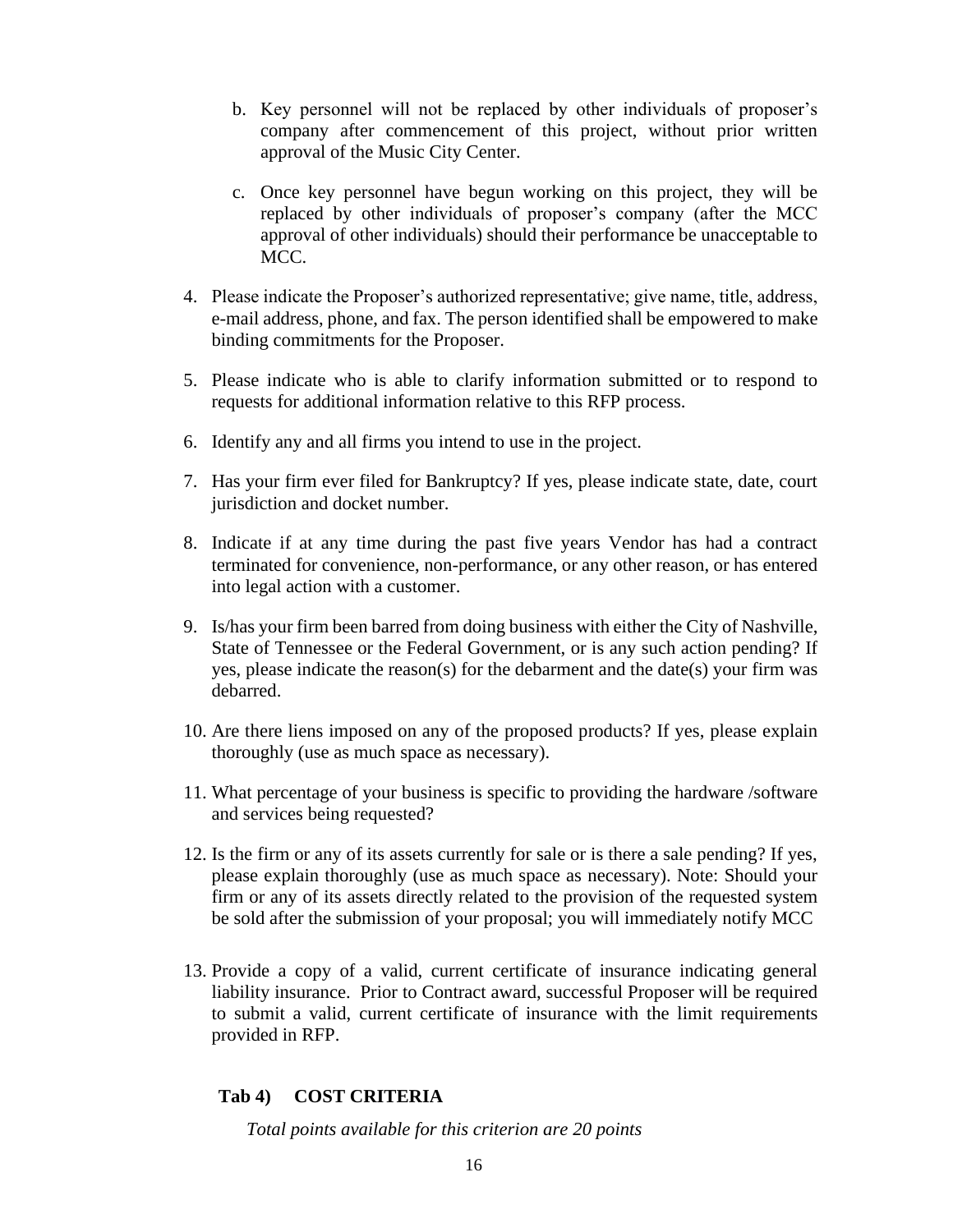Having read all pertinent information and understanding the requirements identified within the RFP:

The systems integrator proposes a fixed design fee of \$ and a fee of \_\_\_\_\_ % for the total cost of integration, implementation, and training to be invoiced during the build phase of project.

Cost plus percentage should be calculated based on an estimated budget of \$4.0 million dollars.

### **Tab 5) REFERENCE PROJECTS**

*Total points available for this criterion are 20 points*

List three references from three different entities where services similar to those requested in this RFP have been provided within the last three years.

Information for each client should include the following:

- a) Client Name, address, email, and current telephone number
- b) Main Point of contact and title
- c) Number of employees
- d) Products, Models, Description of services provided
- e) First date of business relationship with proponent
- f) Time period of the project or contract from start to Go Live

### **Tab 6) DIVERSITY PLAN**

#### *Total points available for this criterion are 10 points*

Proposer will need to explain how they plan to commit in using minority, woman, small business and service disable veteran owned businesses in its business plan, specifically during the build, and to ensure services be made from minority, woman, small businesses and service-disabled veteran owned businesses. (Please see Section III for full details on Diversity Plan and Requirements).

### **Tab 7) Sustainability**

Provide information on your company's sustainability practices and how these practices could positively impact this contract.

#### **Tab 8) Exhibits**

Proposers must complete and submit Exhibit A

### <span id="page-16-1"></span><span id="page-16-0"></span>**V) SELECTION PROCESS**

#### **A. Selection Process.**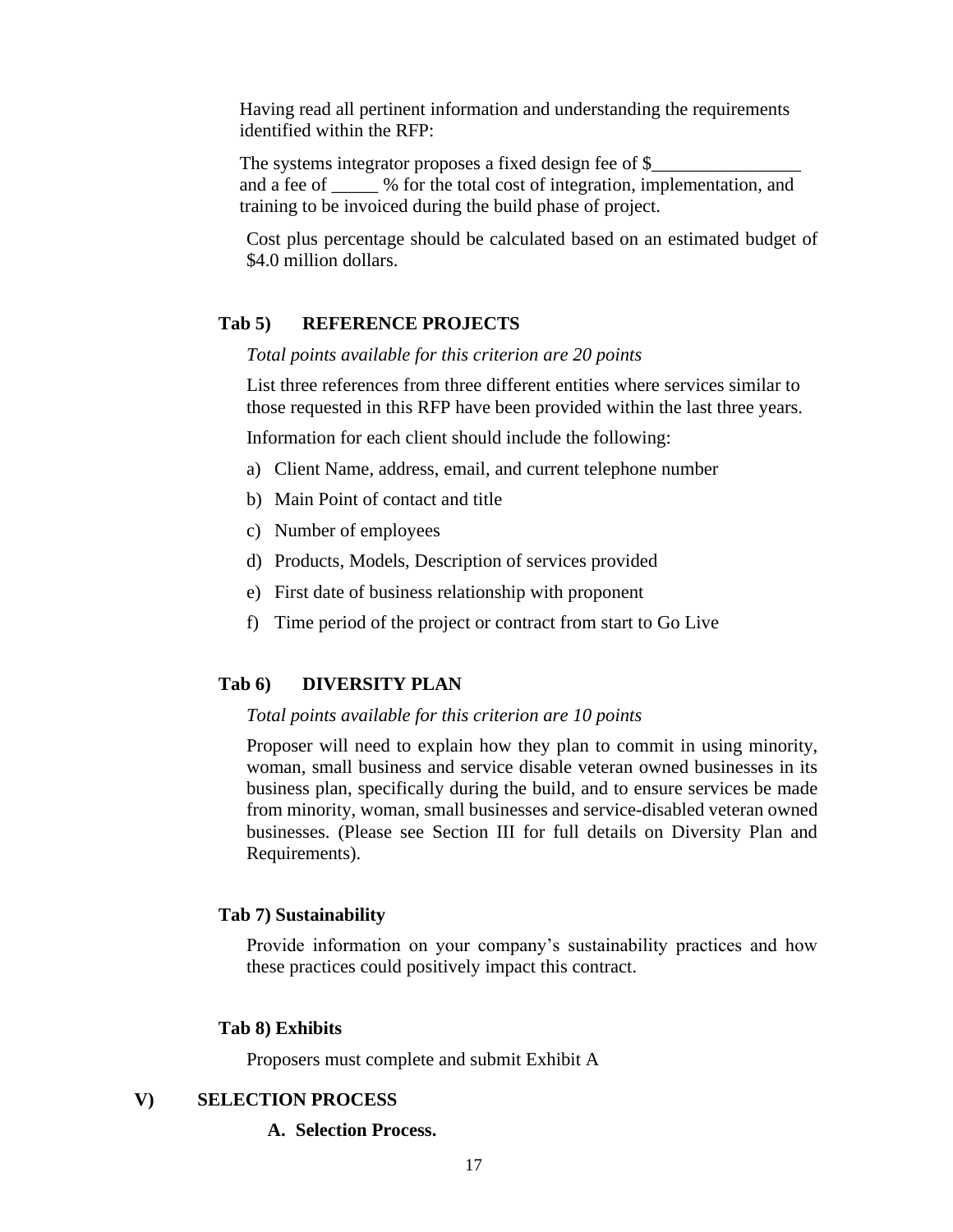The Authority is using the Competitive Sealed Proposals method of source selection, as authorized by Section 3.3 of its Procurement Policy. The Authority may, as it deems necessary, conduct discussions with Responsive and Responsible Offeror(s) determined to be reasonably susceptible of being selected for award for the purpose of clarification to assure full understanding of, and responsiveness to solicitation requirements. Award(s), if made, will be made to the Responsive and Responsible Offeror(s) whose proposal and qualifications are most advantageous to the Authority. Responses to this RFP will be evaluated by an evaluation committee appointed by the Director of Purchasing/DBE or designee, in consultation with the Authority, (the "Evaluation Committee"). The Evaluation Committee shall be comprised of subject matter experts for the specific procurement. The Evaluation Committee may be Convention Center Authority team members, consultants, or employees of other governmental agencies or citizens with no business conflicts with the potential Vendors. The Evaluation Committee shall then score all proposals based upon the evaluation factors detailed herein. Evaluation will be based on consensus scoring of the Evaluation Committee based on committee deliberations of the proposals. Scores will not be an averaging of individual committee members' scores. Upon completion of the consensus scoring, the committee may recommend short-listing the proposals that are potentially acceptable and unacceptable. The detailed evaluation that follows the initial examination may result in more than one finalist. At this point, the Authority may request presentations by Offerors, carry out contract negotiations for the purpose of ultimately obtaining offers that are in the best interests of the Authority, and conduct detailed reference checks on the short listed Offerors. The Authority reserves the right to contact any and all references to obtain, without limitation, information regarding the Offeror's performance on previous projects. A uniform sample of references will be checked for each short-listed Offeror. Should a successful contract negotiation not be reached in a timely manner, the Authority reserves the right to select another proposer as the vendor.

### **B. Evaluation of Proposals.**

<span id="page-17-0"></span>The Music City Center staff will first examine proposals to eliminate those which are clearly non-responsive to the stated requirements. The Evaluation Committee will evaluate all responsive and responsible proposals and qualifications based upon the selection criteria set forth herein. Other agencies and consultants of the Authority also may examine the proposals and qualifications. The evaluation committee will make recommendation(s) to the Authority's staff to consider. The Authority reserves the right to withdraw this RFP at any time, for any reason, and to issue such clarifications, modifications, and/or amendments, as deemed appropriate. Receipt of a proposal by the Authority of a submission of a proposal offers no rights upon the offeror/proposer nor obligates the Authority in any manner. The Authority reserves the right to waive minor irregularities in proposals, provided that such action is in the best interest of the Authority.

### <span id="page-17-2"></span><span id="page-17-1"></span>**VI) RULES AND GUIDELINES**

### **A. Conflict of Interest.**

Proposers and development teams with conflicts of interest as outlined in the Authority's conflict of interest policies or otherwise are ineligible.

### **B. Requests for Clarification of Submission.**

The Authority may check references to assist in the evaluation of any submission.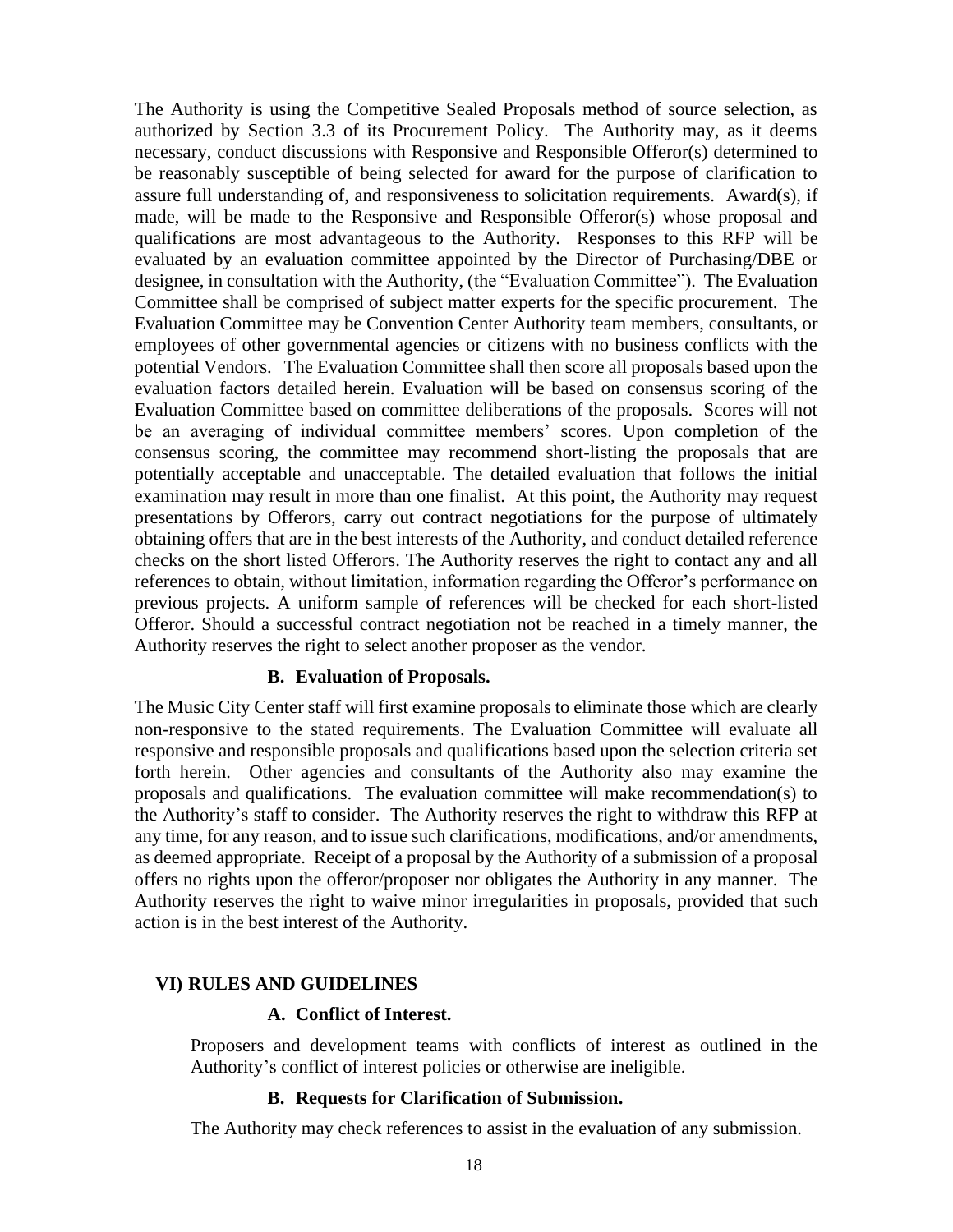### **C. Submissions and Presentation Costs.**

<span id="page-18-0"></span>The Authority will not be liable in any way for any costs incurred by any developer or development team in the preparation of its proposal in response to this RFP, nor for the presentation of its submission and/or participation in any discussions.

### <span id="page-18-1"></span>**D. Validity of Submissions.**

<span id="page-18-2"></span>All proposals shall be valid for a period of one (1) year from the due date of the RFP.

### **E. Rejection of Submissions.**

<span id="page-18-3"></span>The Authority reserves the right to accept or reject in whole or in part any or all proposals submitted.

### **F. Minor Irregularities.**

The Authority reserves the right to waive minor irregularities in offers, provided that such action is in the best interest of the Authority. Any such waiver shall not modify any remaining solicitation requirements or excuse the Offeror from full compliance with the solicitation specifications and other contract requirements if the Offeror is awarded a contract.

### **G. Americans with Disabilities Act.**

<span id="page-18-4"></span>The vendor shall assure to the Authority that all services (including but not limited to the design services, as well as any construction, repair, or other infrastructure improvements) made through the Agreement, if an award is made, shall be completed in full compliance with the Americans with Disabilities Act ("ADA") and Architectural and Transportation Barriers Compliance Board, Federal Register 36 CFR Parts 1190 and 1191, Accessibility Guidelines for Buildings and Facilities; Architectural Barriers Act (ABA) Accessibility Guidelines; proposed rule published in the Federal Register on July 23, 2004, as has been adopted by the City. Questions, concerns, complaints, requests for accommodation, or requests for additional information regarding the Americans with Disabilities Act may be forwarded to ADA Compliance Coordinator, Elisa Putman.

Individuals who need auxiliary aids for effective communication in the programs, services or activities of the Authority are invited to make their needs and preferences known to the ADA Compliance Coordinator. This notice can be made available in alternative formats through the office of the ADA Compliance Coordinator, Elisa Putman, Monday through Friday, 8:00 a.m. until 4:30 p.m.

### **H. Non-Discrimination.**

<span id="page-18-5"></span>It is the policy of the Authority not to discriminate on the basis of age, race, sex, color, national origin or disability in its hiring and employment practices, or in admission to, access to, or operation of its programs, services and activities. With regard to all aspects of this RFP the proposer certifies and warrants it will comply with this policy. Notwithstanding any other provision of this RFP, no person shall be excluded from participation in, be denied benefits of, be discriminated against in the admission or access to, or be discriminated against in treatment or employment in the Authority's contracted programs or activities, on the grounds of handicap and/or disability, age, race, color, religion, sex, national origin, or any other classification protected by federal or Tennessee State Constitutional or statutory law; nor shall they be excluded from participation in, be denied benefits of, or be otherwise subjected to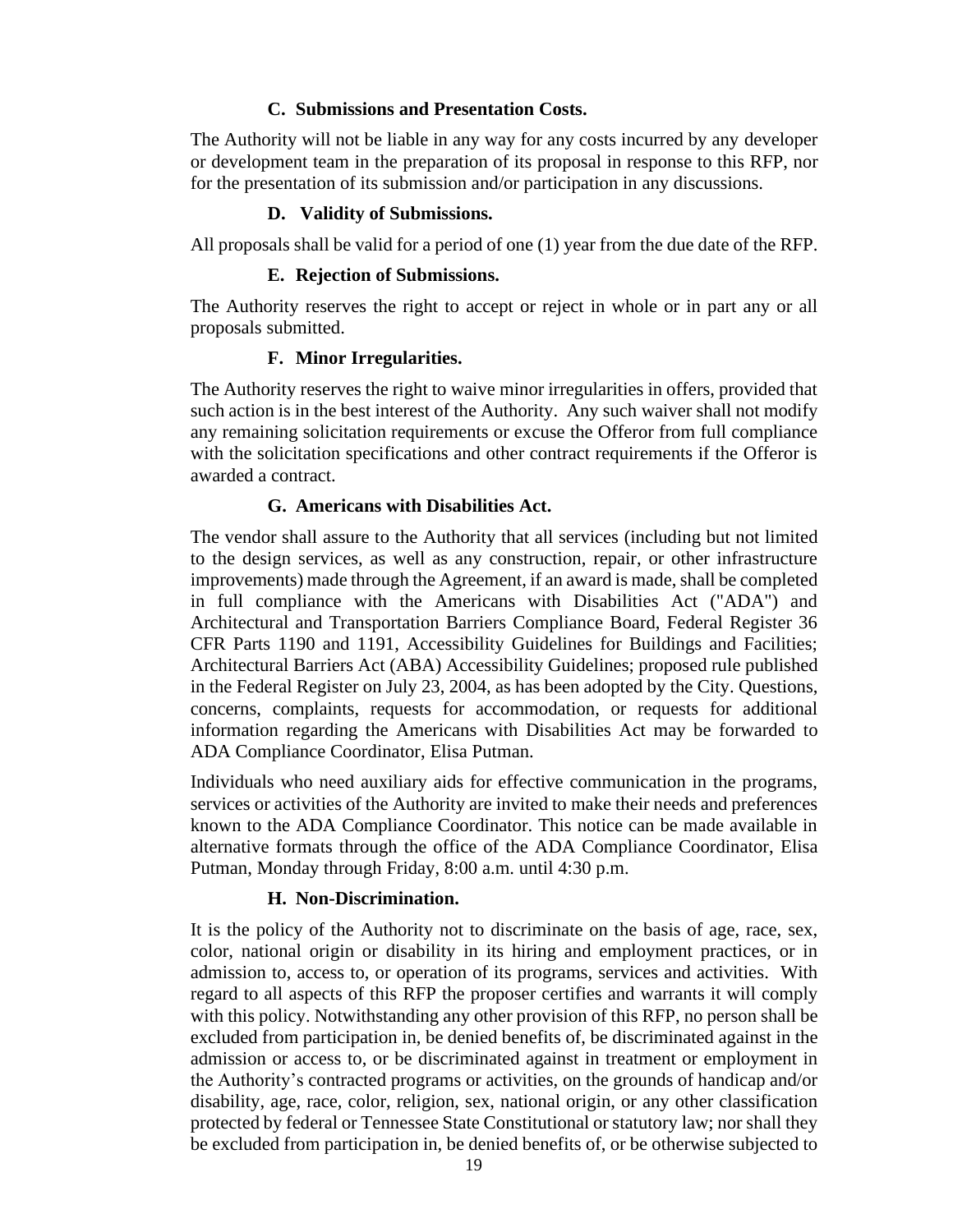discrimination in the performance of contracts with the Authority or in the employment practices of the Authority's contractors. Accordingly, all contractors entering into contracts with the Authority shall, upon request, be required to show proof of such nondiscrimination and to post in conspicuous places that are available to all employees and applicants, notices of nondiscrimination. Further, the Authority prohibits discrimination. It is the policy of the Authority that they shall not discriminate in their employment practices by failing or refusing to hire or promote, or to discharge any individuals, because of the individual's race, religion, creed, gender identity, national origin, color, age, and/or disability.

Inquiries concerning non-discrimination policies should be forwarded to: Jasmine Quattlebaum, Director of Purchasing/DBE, Convention Center Authority, 201 Rep. John Lewis Way South, Nashville TN 37203, (615) 401-1445.

### **I. Public Disclosure.**

<span id="page-19-0"></span>All submissions are considered public and subject to review upon request only after a successful Intent to Award Letter has been signed. Prior to a successful Intent to Award Letter, all submissions will be kept private in order to preserve a competitive and fair selection process.

### **J. Compliance with the Authority's Procurement Policy and Affidavit.**

<span id="page-19-1"></span>Proposers shall assure to the Authority that it is and will be at all times in compliance with the Authority's Procurement Policy. Further, and as a part of the contract negotiation, the successful developer and/or development team shall submit a signed affidavit regarding compliance with laws, taxes and licensure, contingent fees and nondiscrimination. See Exhibit A.

### **K. Assistance to Minority, Women, Small, and Service-Disabled Veteran-Owned Business Enterprises.**

<span id="page-19-2"></span>It is the policy of the Authority to assist minority, women, small, and service-disabled veteran-owned business enterprises in learning how to do business with the Authority. Furthermore, proposers are encouraged to maximize the usage of minority, women, small, and service-disabled veteran-owned businesses with respect to this RFP. See Section III.

<span id="page-19-3"></span>Proposers are required to submit a monthly diversity report by the 15th of the following month as referenced in the Music City Center DBE program and guidelines.

### **L. Compliance with the Authority's Procurement Nondiscrimination Program.**

It is the policy of the Authority to promote full and equal business opportunities for all persons doing business with the Authority by increasing the purchase of goods and services from minority and women-owned businesses within the Nashville Metropolitan Statistical Area ("MSA"). Proposers shall assure to the Authority that it is and will be at all times in compliance with the Authority's Procurement Nondiscrimination Policy.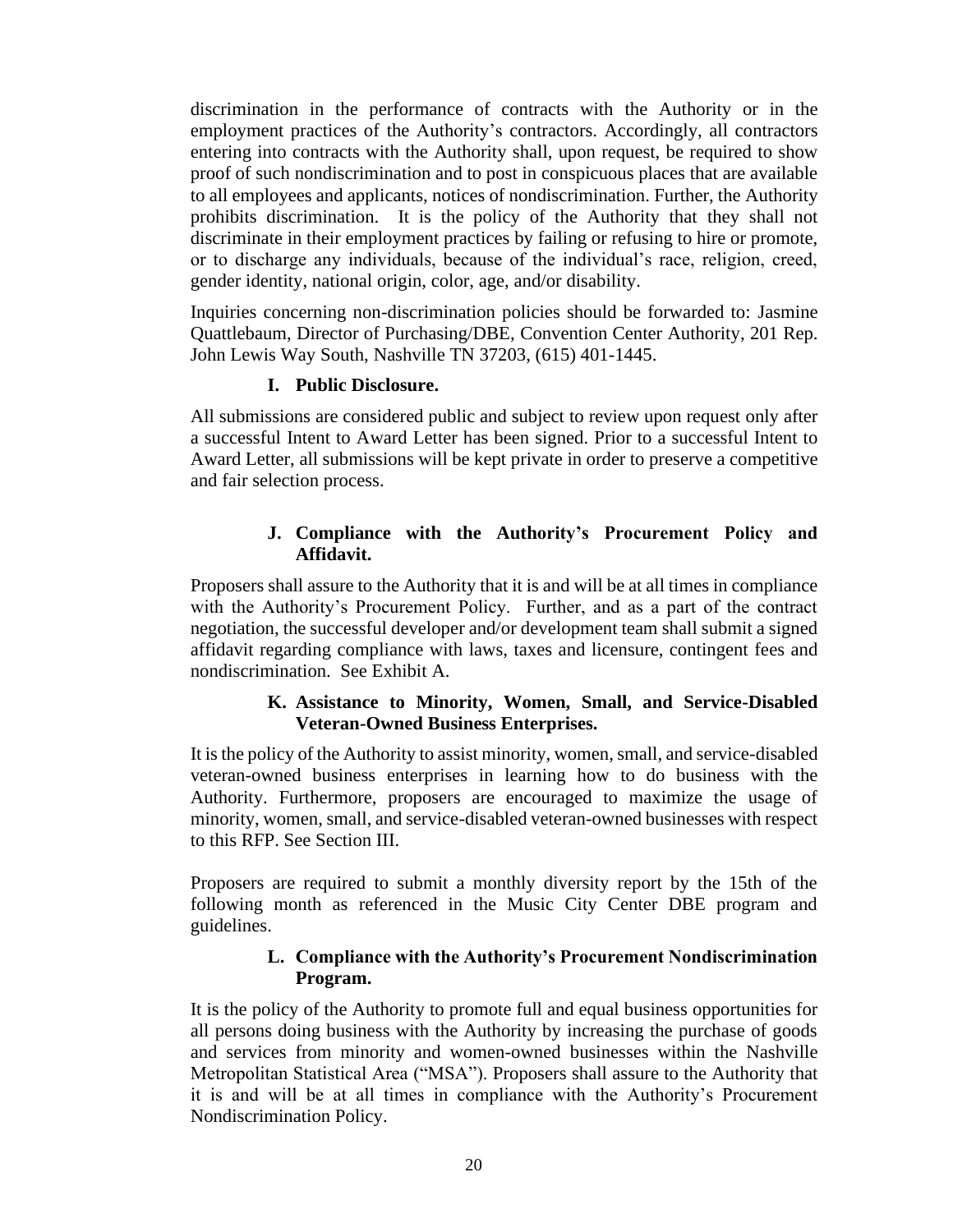### **M. Sustainability Requirements.**

<span id="page-20-0"></span>Vendor must comply and participate in all MCC sustainability programs.

# **N. IT Security Requirements**

<span id="page-20-1"></span>Any contractor accessing the MCC network must comply with Metropolitan Government of Nashville & Davidson County ITS information Security Procedures.

### **O. Logos.**

<span id="page-20-2"></span>Only the MCC approved logos will be utilized throughout the facility including, but not limited to uniforms, advertisements, business cards, brochures, proposals, etc. Other than legal requirements the name of the contractor will not be utilized.

### **P. Insurance Requirements.**

<span id="page-20-3"></span>Any potential vendor receiving an award shall be required to provide proof of insurance, in the form of a Certificate of Insurance. The awarded supplier must provide the Authority with original Certificates of Insurance within fifteen days of notification of award.

General Liability and automobile liability policies must be endorsed to include Convention Center Authority of the Metropolitan Government of Nashville & Davidson County as an additional insured with respect to liability arising out of work or operations performed by on behalf of supplier. The following insurance(s) shall be required:

- General Liability Insurance in the amount of  $(\$1,000,000.00)$  dollars (if the supplier will be making on-site delivery).
- Automobile Liability Insurance in the amount one million (\$1,000,000.00) dollars (if supplier will be making on-site deliveries)
- Workers' Compensation Insurance with statutory limits required by the State of Tennessee or other applicable laws and Employer's Liability Insurance with limits of no less than one hundred thousand (\$100,000.00) dollars, as required by the laws of Tennessee. (Workers' Compensation Insurance is, at the time of this RFP, not required for companies with fewer than five (5) employees.)

# **Q. Right to Protest.**

<span id="page-20-4"></span>Proposer is entitled to protest to the Director of Purchasing, as authorized by Section 7.1 of the Convention Center Authority Procurement Policy. The protest shall be submitted in writing within ten (10) days after such aggrieved person knows or should have known of the facts giving rise thereto.

# **R. Invoice Payments and Submissions.**

<span id="page-20-5"></span>The MCC will make reasonable efforts to make payments within thirty (30) days of receipt of invoice but in any event shall make payment within sixty (60) days.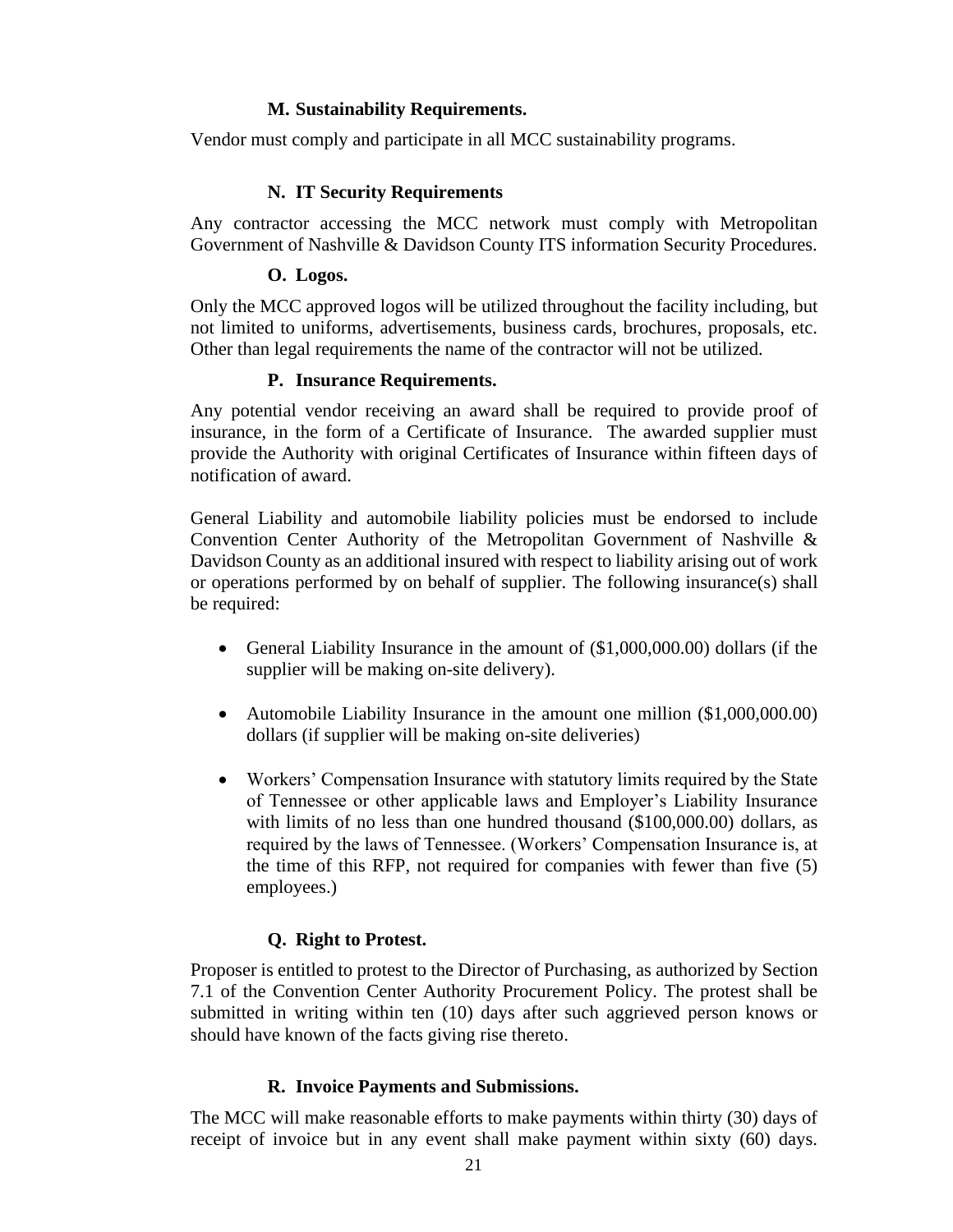Additionally, the MCC will make reasonable efforts to make payments to small businesses within fifteen (15) days of receipt of invoice but in any event shall make payments with sixty (60) days.

Proposer shall submit an invoice for services rendered by the 5th of the following month to the Music City Center Finance department. The billing statement shall itemize the services performed and show a grand total.

### **S. Proposer Registration**

<span id="page-21-0"></span>If the successful proposer is not registered with the Metropolitan Government as a potential supplier, the bidder will be required to register in iSupplier (www.nashville.gov) to be awarded the bid. If the awarded proposer does not complete the registration within forty-eight (48) hours of its being notified of the proposer, the Authority may determine that the bidder shall be deemed nonresponsible and not be considered for award.

# **T. Gratuities & Kickbacks**

It shall be a breach of ethical standards for any person to offer, give or agree to give any employee or former employee, or for any employee or former employee to solicit, demand, accept or agree to accept from another person, a gratuity or an offer of employment in connection with any decision, approval, disapproval, recommendation, preparation of any part of a program requirement or a purchase request, influencing the content of any specification or procurement standard, rendering of advice, investigation, auditing or in any other advisory capacity in any proceeding or application, request for ruling, determination, claim or controversy or other particular matter, pertaining to any program requirement of a contract or subcontract or to any solicitation or proposal therefore. It shall be a breach of ethical standards for any payment, gratuity, or offer of employment to be made by or on behalf of a subcontractor under a contract to the prime contractor or higher tier subcontractor or a person associated therewith, as an inducement for the award of a subcontract or order. Breach of the provisions of this section is, in addition to a breach of this Agreement, a breach of ethical standards which may result in civil or criminal sanction and/or debarment or suspension from being a contractor or subcontractor under Authority contracts.

### **U. Solicitation Process Communication**

There shall not be any contact with the Convention Center Authority board of directors, employees, current contractors/vendors or affiliates, or those who have a vested interest with the Convention Center Authority during the solicitation process. The point of contact for ALL questions, inquiries, clarifications in regards to this RFP must be sent to the Director of Purchasing/DBE or designee.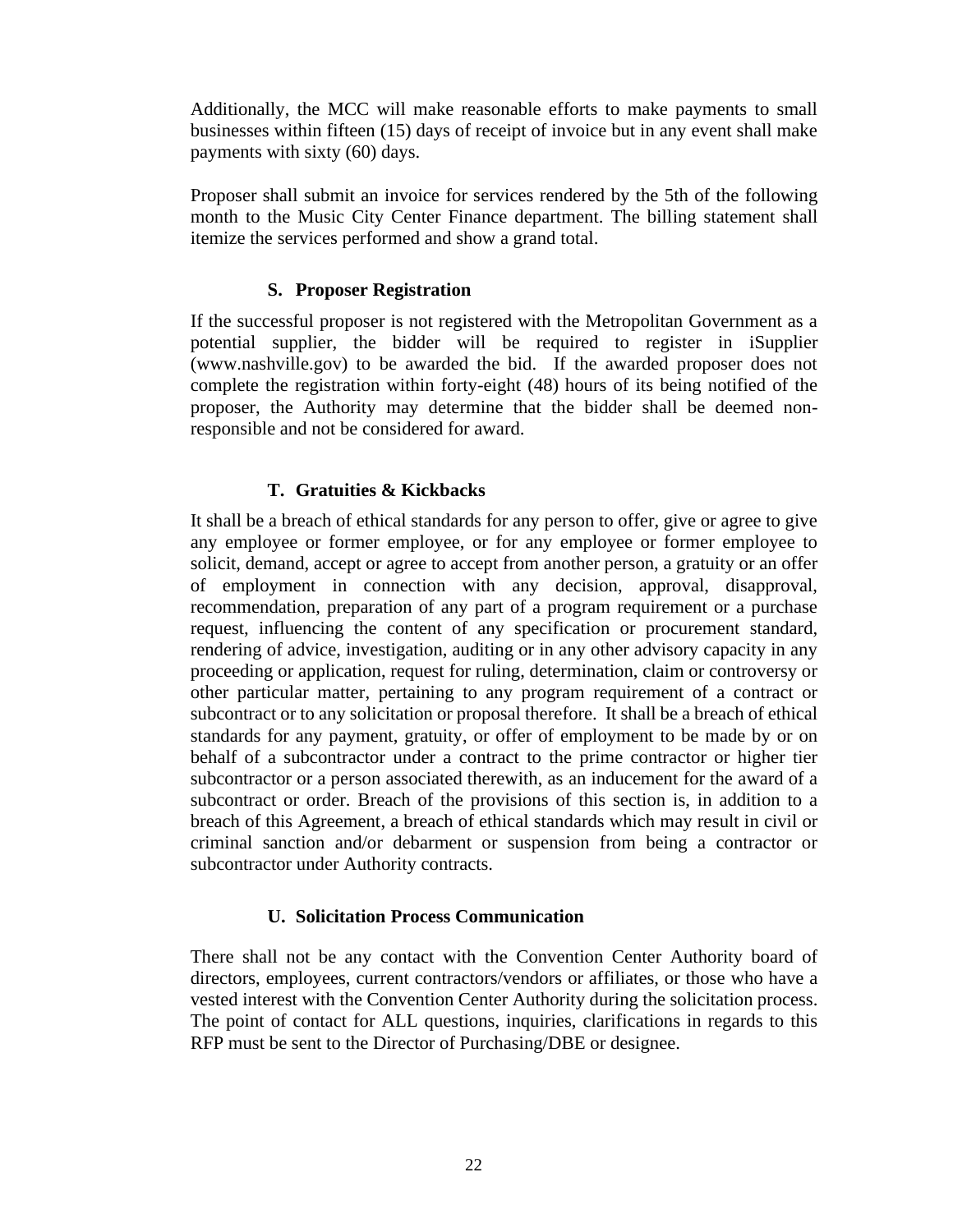# **Exhibit A Affidavit**

# **State of** \_\_\_\_\_\_\_\_\_\_\_\_\_\_\_\_\_\_\_ **County of** \_\_\_\_\_\_\_\_\_\_\_\_\_\_\_\_\_\_\_\_\_\_\_\_\_\_

As used herein, "Offeror" will include artists, bidders and proposers.

**Compliance with Laws:** After first being duly sworn according to law, the undersigned (Affiant) states that he/she is presently in compliance with, and will continue to maintain compliance with, all applicable laws. Thus, Affiant states that Offeror has all applicable licenses, including business licenses, copies of which are attached hereto. Finally, Affiant states that Offeror is current on its payment of all applicable gross receipt taxes and personal property taxes.

**Contingent Fees:** In accordance with the Authority's Procurement Policy and the Metropolitan Government's Procurement Code, it is a breach of ethical standards for a person to be retained, or to retain a person, to solicit or secure a contract with the Authority upon an agreement or understanding for a contingent commission, percentage, or brokerage fee, except for retention of bona fide employees or bona fide established commercial selling agencies for the purpose of securing business. After first being duly sworn according to law, the undersigned (Affiant) states that the Offeror has not retained anyone in violation of the foregoing.

**Nondiscrimination:** Affiant affirms that by its employment policy, standards and practices it does not subscribe to any personnel policy which permits or allows for the promotion, demotion, employment, dismissal or laying off of any individual due to race, religion, creed, gender, national origin, color, age, and/or disability and that it is not in violation of and will not violate any applicable laws concerning the employment of individuals with handicaps and/or disabilities. It is the policy of the Authority not to discriminate on the basis of age, race, sex, color, religion, national origin or handicap and/or disability in its hiring and employment practices, or in admission to, access to, or operation of its programs, services and activities. Contractor certifies and warrants it will comply with this policy.

# **And Further Affiant Sayeth Not:**

| By:      |  |  |
|----------|--|--|
| Title:   |  |  |
| Address: |  |  |

\_\_\_\_\_\_\_\_\_\_\_\_\_\_\_\_\_\_\_\_\_\_\_\_\_\_\_\_\_\_

Sworn to and subscribed before me on this day of the same of  $\sim 201$ .

Notary Public My commission expires: \_\_\_\_\_\_\_\_\_\_\_\_\_\_\_\_\_ .

\_\_\_\_\_\_\_\_\_\_\_\_\_\_\_\_\_\_\_\_\_\_\_\_\_\_\_\_\_\_\_\_\_\_\_\_\_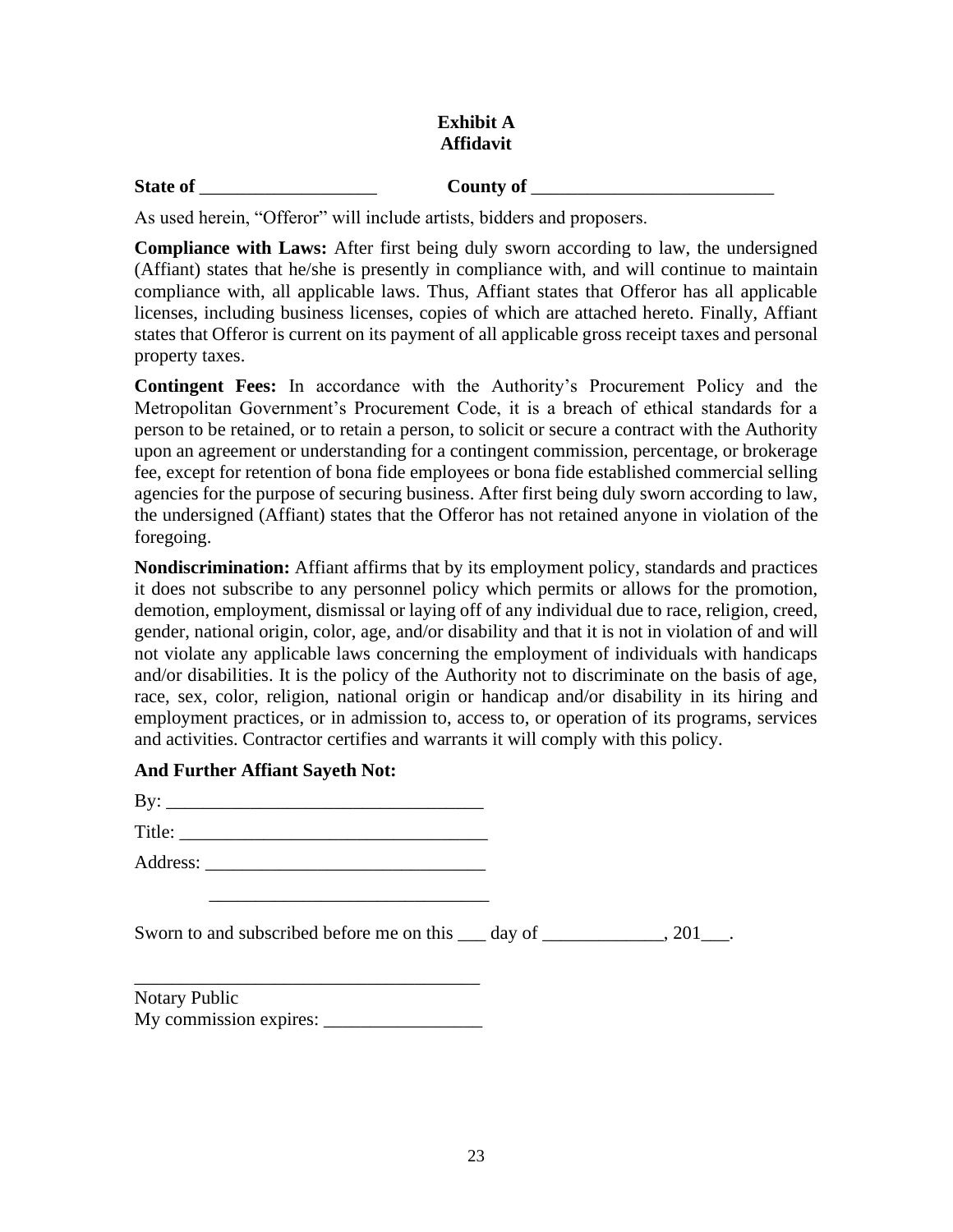### <span id="page-23-0"></span>**VII) Sample Contract**

### **NAME OF RFP SERVICES AGREEMENT**

This License Agreement (this "Agreement") is entered into by and between **THE CONVENTION CENTER AUTHORITY OF THE METROPOLITAN GOVERNMENT OF NASHVILLE AND DAVIDSON COUNTY** ("Authority") and **NAME OF VENDOR.** ("Contractor"), a input state Company registered to do business in the State of Tennessee and under the laws of the State of Tennessee, and having a principal address of input vendor address, as of the date this Agreement is executed by both parties. (Authority and Contractor are collectively referred to herein as the "Parties").

This Agreement consists of the following documents (incorporated herein by reference):

This contract document and attached affidavit and exhibits:

Exhibit A – Contractor Responsibilities Exhibit B – Compensation and Pricing Exhibit C – Affidavit of Contractor The solicitation documentation, including Request for Proposal #input RFP ("RFP"); Contractor's response to solicitation and RFP; Procurement Nondiscrimination Program forms; and Certificates of Insurance

WHEREAS, pursuant to its procurement policy, Authority issued the Request for Proposal ("RFP") input Request for Proposal title services for the Music City Center;

WHEREAS, Contractor is in the business of providing input what contractor is providing responded to the RFP;

WHEREAS, Authority has determined that it is in its best interest to request that Contractor input what contractor is providing services for the Music City Center, as further set forth herein;

THEREFORE, in consideration of the terms, duties, covenants, and obligations of the other hereunder, and for other good and valuable consideration, and subject to all terms and conditions herein contained, Authority and Contractor hereby agree as follows:

**PURPOSE.** Contractor agrees to provide the services defined in the input Proposal Title Services Request for Proposal ("RFP") issued by the Convention Center Authority of the Metropolitan Government of Nashville and Davidson County ("Authority"). Said services shall consist of, but not be limited to, input scope of services.

**TERM OF AGREEMENT.** The term of this Agreement will begin on the date this agreement is approved by all required parties. The initial contract term will end input term from the beginning date of **MM/DD/YYYY** with a one-time option to extend Agreement for two input extended term if applicable at the sole discretion of the Convention Center Authority.

**CONDITIONS PRECEDENT.** As a condition of entering into this Agreement, Authority requires that, concurrent with the execution hereof, Contractor: (i) complete, sign and have notarized Authority's form affidavit regarding compliance with laws, contingent fees and nondiscrimination policies as set for in Exhibit C and (ii) furnish Authority with original certificates and amendatory endorsements affecting insurance coverage required by Section 7, and with respect thereto, (a) provide that such insurance shall not be cancelled, allowed to expire, or be materially reduced in coverage except on thirty (30) days prior written notice to Authority and (b) disclose, and obtain the approval of Authority of, any deductibles and/or self-insured retentions greater than Ten Thousand Dollars (\$10,000.00).

**CONTRACTOR RESPONSIBILITIES; INCLUDED ITEMS AND SERVICES.** Contractor agrees to provide services set forth in this Agreement. Contractor shall provide Input Contractor Responsibilities for the duration of this Agreement. Contractor agrees, throughout the term of this Agreement, to adhere to the following duties, responsibilities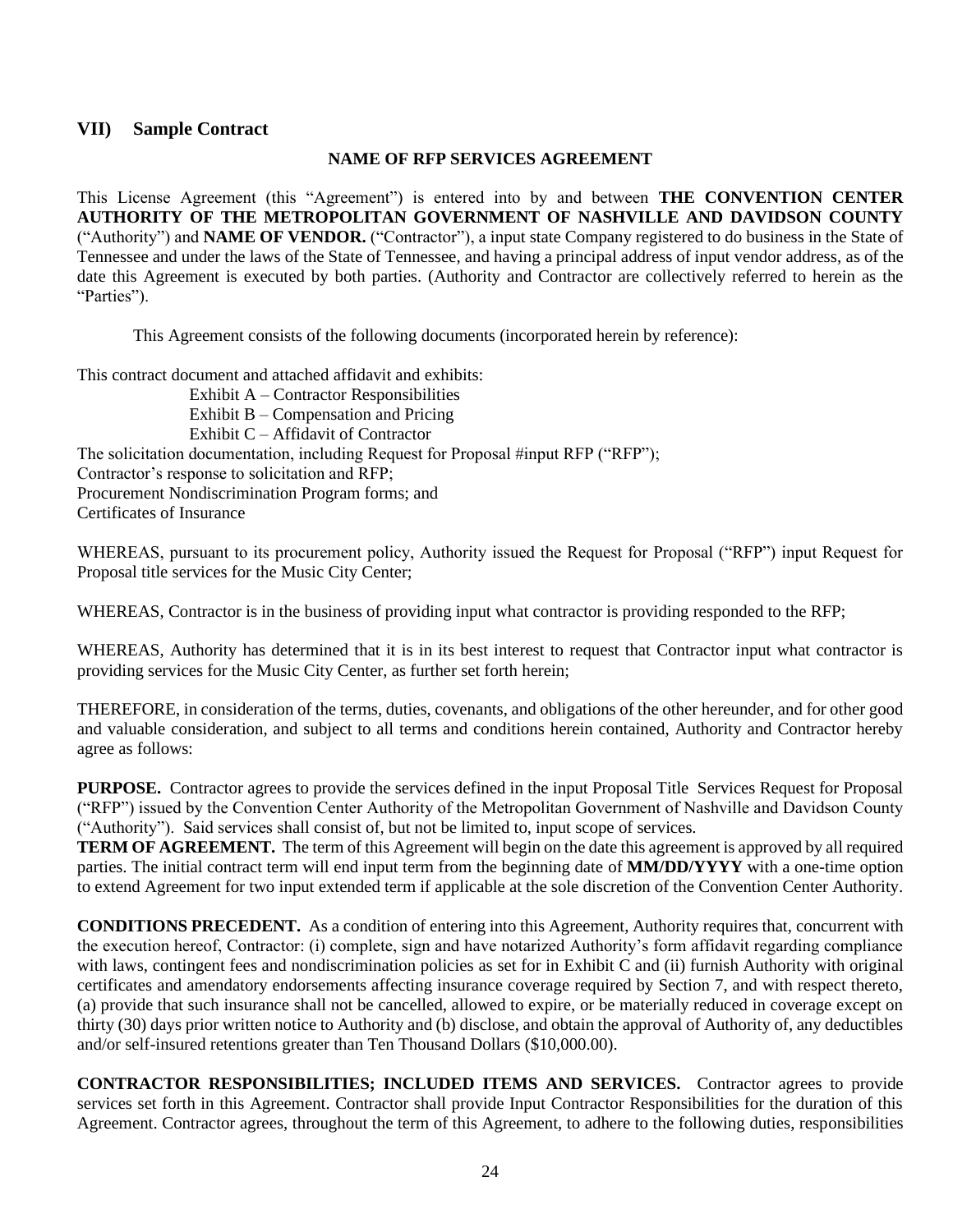and standards contained in this Agreement, as well as, those responsibilities set forth in Exhibit A (Contractor Responsibilities).

**Included Services.** Contractor shall provide those services that are included in Agreement and as set forth in the attached Exhibit B (Compensation and Pricing Schedule).

### **COMPENSATION AND PRICING.**

**Pricing.** Parties agree to the compensation and pricing as set forth in the attached Exhibit B.

**Form of Payments.** All payments shall be made in U.S. funds. Authority will make reasonable efforts to make payments within thirty (30) days of receipt of invoice but in any event shall make payment within sixty (60) days. Authority will make reasonable efforts to make payments to Small Businesses within fifteen (15) days of receipt of invoice but in any event shall make payment within sixty (60) days.

**Other Fees.** There will be no other charges or fees for the performance of this contract.

### **BILLING AND REPORTING.**

Billing will be based on actual services rendered as agreed upon between the parties and as set forth in the attached Exhibit B.

Contractor shall also mail Authority's Finance Department a separate monthly statement for the previous month's charges by the 5<sup>th</sup> of the following month for reconciliation and verification purposes. Statement shall itemize detailed description of work being completed and grand total.

Contractor shall submit a monthly diversity spend report by the  $15<sup>th</sup>$  of the following month.

### **DIVERSIFIED BUSINESS AND PROCUREMENT NONDISCRIMINATION PROGRAM REQUIREMENTS.**

Contractor agrees to manage and produce a successful diversified business enterprise result and to assist small, minorityowned, women-owned and service-disabled veteran owned business enterprises with respect to their doing business with Contractor, pursuant to Authority's Procurement Nondiscrimination Program and the procedures adopted from time to time by Authority. Contractor has agreed to meet or exceed DBE percent (%) DBE participation. Contractor agrees to meet with and provide written reports to designated representatives of Authority on a regular basis regarding its commitments in and ongoing compliance with this section and its obligations hereunder.

Contractor shall subcontract work to input all approved subcontractors.

If during the term of this Agreement, any material representation made in Contractor's proposal concerning any subcontractor or Contractor's involvement in the ownership, operation or management of any subcontractor claiming status as a small business or MWBE is shown to be false, Authority may, at its sole option and in addition to any other remedies available under this Agreement, at law or in equity, terminate this Agreement. Further, in the event that Authority terminates this Agreement, Contractor shall pay Authority's full re-procurement costs, including, without limitation, any costs associated with re-procurement delays. In addition, Authority may, at its sole discretion, assess a charge representing the cost of all audit and legal time and expense incurred by Authority as a result of Contractor's failure to maintain a level of small business and MWBE participation committed to herein.

Contractor is required to make good faith efforts to replace a small business or MWBE subcontractor that is terminated or has otherwise failed to complete its work with another certified small business or MWBE subcontractor, to the extent needed to meet the goals set forth herein. Authority's DBE Program Office requires Contractor to notify Authority immediately of the small business or MWBE subcontractor's inability or unwillingness to perform and provide reasonable documentation related to such. In this situation, Authority will require Contractor to obtain prior approval of the substitute small business or MWBE subcontractor and to provide copies of new or amended subcontracts, or documentation of good faith efforts.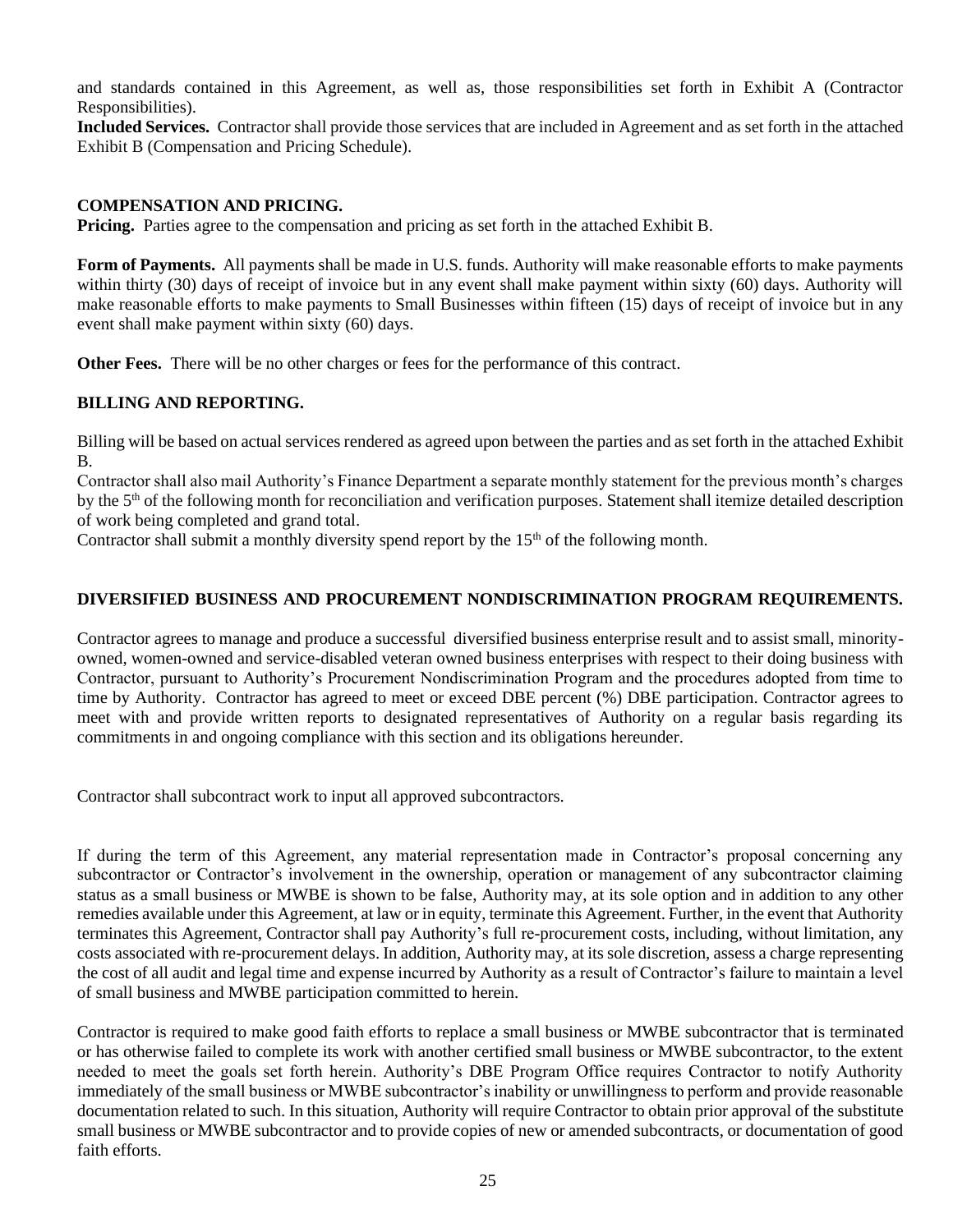### **REPRESENTATIONS AND WARRANTIES.**

**Nondiscrimination.** It is the policy of Authority that any person or contractor furnishing supplies or services to Authority, and to which any funds of Authority are expended, shall establish equal employment opportunities for all individuals so that no individual shall be excluded from employment by such person because of race, creed, color, national origin, age or sex, and to ensure compliance with all applicable laws concerning the employment of individuals with disabilities, including the posting of any applicable, legally required notices. With regard to all aspects of this Agreement, Contractor certifies and warrants that it shall not subscribe to any personnel policy which permits or allows the promotion, demotion, employment, dismissal or laying off any individual due to race, creed, color, national origin, age or sex, or which is in violation of applicable laws concerning the employment of individuals with disabilities.

**Americans with Disabilities Act (ADA).** Contractor assures Authority that all services provided through this Agreement shall be completed in full compliance with the Americans with Disabilities Act ("ADA") and Architectural and Transportation Barriers Compliance Board, Federal Register 36 CFR Parts 1190 and 1191, Accessibility Guidelines for Buildings and Facilities; Architectural Barriers Act (ABA) Accessibility Guidelines; proposed rule, published in the Federal Register on July 23, 2004. Contractor will ensure that participants with disabilities will have communication access that is equally effective as that provide to people without disabilities. Information shall be made available in accessible formats, and auxiliary aids and services shall be provided upon the reasonable request of a qualified person with a disability.

**Contingent Fees.** Contractor hereby represents that Contractor has not been retained or retained any persons to solicit or secure the contract up on an agreement or understanding for a contingent commission, percentage, or brokerage free, exception for retention of bona fide employees or bona fide established commercial selling agencies for the purpose of securing business. Breach of the provisions of this section is, in addition, to a breach of this Agreement, a breach of ethical standards which may result in civil or criminal sanction and/or debarment or suspension from being a contractor or subcontractor under Authority contracts.

**Gratuities and Kickbacks.** It shall be a breach of ethical standards for any person to offer, give or agree to give any employee or former employee, or for any employee or former employee to solicit, demand, accept or agree to accept from another person, a gratuity or an offer of employment in connection with any decision, approval, disapproval, recommendation, preparation of any part of a program requirement or a purchase request, influencing the content of any specification or procurement standard, rendering of advice, investigation, auditing or in any other advisory capacity in any proceeding or application, request for ruling, determination, claim or controversy or other particular matter, pertaining to any program requirement of a contract or subcontract or to any solicitation or proposal therefore. It shall be a breach of ethical standards for any payment, gratuity, or offer of employment to be made by or on behalf of a subcontractor under a contract to the prime contractor or higher tier subcontractor or a person associated therewith, as an inducement for the award of a subcontract or order. Breach of the provisions of this section is, in addition to a breach of this Agreement, a breach of ethical standards which may result in civil or criminal sanction and/or debarment or suspension from being a contractor or subcontractor under Authority contracts.

### **INSURANCE AND INDEMNIFICATION.**

**Liability Insurance.** Throughout the Agreement Term, Contractor shall, at its sole expense, obtain and maintain in full force and effect the following types and amounts of insurance: (i) commercial general liability insurance in the amount of no less than one million dollars (\$1,000,000.00) each occurrence combined single limit for bodily injury and property damage, including, without limitation, contractual liability, personal injury, products and completed operations; (ii) automobile liability insurance in the amount no less than one million dollars (\$1,000,000.00) each occurrence combined single limit for bodily injury and property damages, including owned, non-owned and hired auto coverage, as applicable, unless a lesser amount is approved by Authority; and workers compensation insurance with statutory limits required by the State or other applicable laws and employer's liability insurance with limits of no less than one hundred thousand dollars (\$100,000.00).

**Additional Insurance Terms.** Any and all insurance obtained pursuant to Section 7.1 shall (i) contain or be endorsed to contain a provision that includes Authority, its officials, directors, officers, agents, and employees (collectively, its "Representatives") as additional insureds with respect to liability arising out of work or operations performed by or on behalf of Contractor including materials, part, or equipment furnished in connection with the Services; (ii) contain no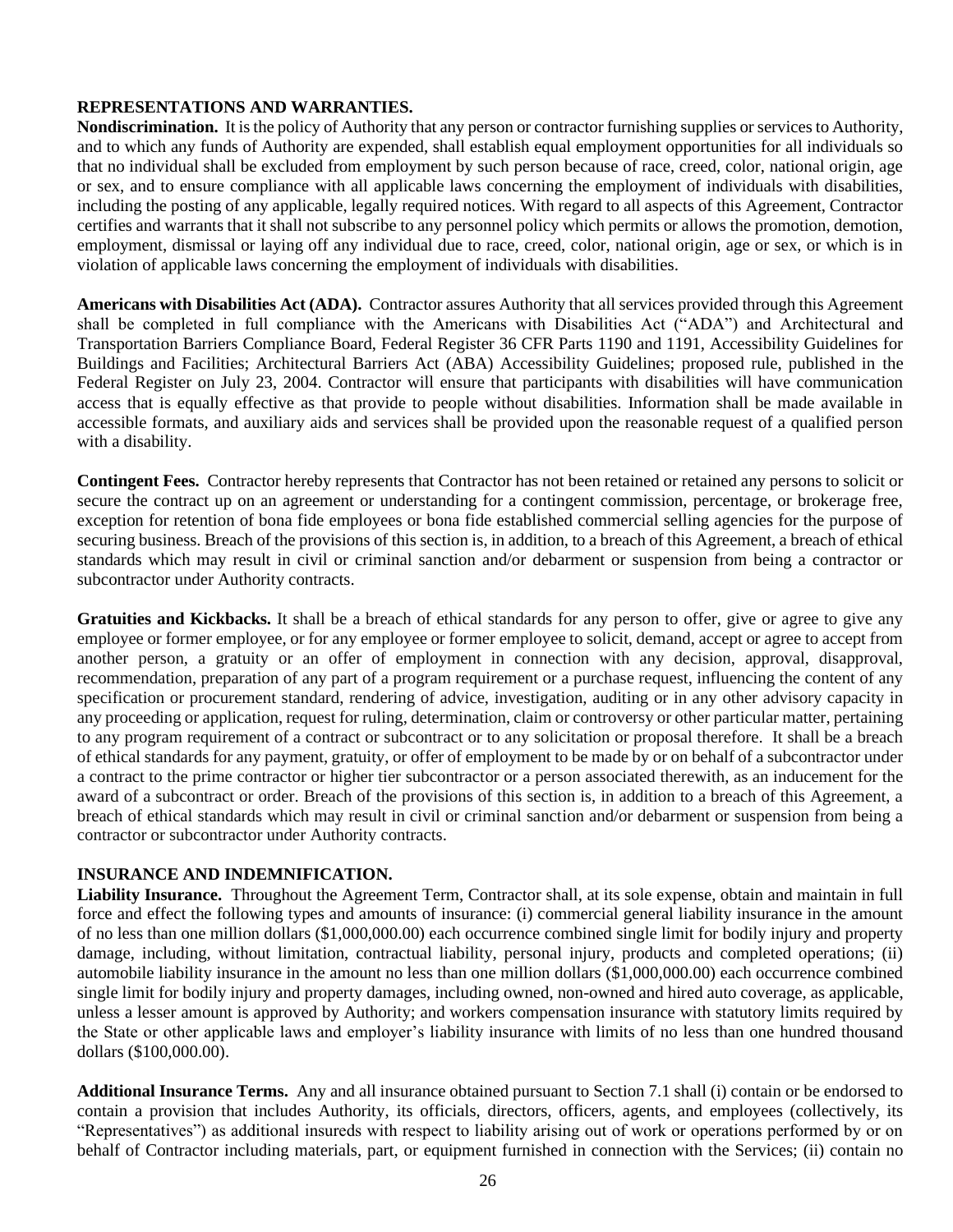special limitations on the scope of its protection afforded to Authority or its Representatives; (iii) be the primary insurance covering Authority and its Representatives for any claims related to this Agreement; and (iv) contain or be endorsed to contain a waiver of subrogation against Authority and its Representatives. Any insurance or self-insurance programs covering Authority or its Representatives shall be excess of Contractor's insurance and shall not contribute with it.

With respect to any and all insurance obtained pursuant to Section 7.1, Contractor shall: (i) place such insurance with an insurer that shall have no less than an "A-, Financial Size VII" rating according to A.M. Best's Company rating and shall be authorized to do business in Tennessee; (ii) replace certificates, policies and/or endorsements for any such insurance expiring prior to the end of the Agreement Term; and (iii) provide certified copies of endorsements and policies in lieu of or in addition to certificates of insurance.

If Contractor has or obtains primary and excess policies, there shall be no gap between the limits of the primary policy and the deductible features of the excess policies.

Contractor shall require that all subcontractors maintain from the time they are subcontracted and thereafter throughout the remainder of the Agreement Term commercial general liability insurance, business automobile liability insurance and worker's compensation/employers liability insurance (unless subcontractor's employees are covered by Contractor's insurance) in the same manner as specified above for Contractor. Contractor shall provide such subcontractor's certificates of insurance to Authority.

Should any of the required insurance be provided under a claims-made form, Contractor shall maintain such coverage continuously as provided hereinabove and, without lapse, for a period of one year beyond the expiration of this Agreement, to the effect that, should occurrences during the term of the Agreement give rise to claims made after expiration of the Agreement, such claims shall be covered by such claims-made policies. This tail coverage requirement may be waived by Authority in writing where appropriate.

**Indemnification and Hold Harmless by Contractor.** Contractor shall indemnify and hold harmless Authority and its Representatives from (i) any claims, damages, costs and attorney fees for injuries or damages arising, in part or in whole, from the negligent or intentional acts or omissions of Contractor, its officers, employees or agents, including its sub- or independent contractors, in connection with the performance of this Agreement; and (ii) any claims, damages, penalties, costs and attorney fees arising from any failure of Contractor, its officers, employees or agents, including its sub- or independent contractors, to observe applicable laws, including, but not limited to, labor laws or minimum wage laws. The provisions of Section 9.3 and Section 9.7 shall survive the expiration or termination of this Agreement.

**No Indemnification or Hold Harmless by Authority.** Authority will not indemnify, defend or hold harmless in any fashion the Contractor from any claims arising from any failure, regardless of any language in any attachment, exhibit or other document that the Contractor may provide.

**Insurance Risk.** Contractor bears the risk of inadequacy or failure of any insurance or any insurer.

**No Increase in Licensor Liability**. This Agreement shall not impose any liability on Authority that would not otherwise be imposed, increase any liability limit that would otherwise apply or waive any defenses or immunity that would otherwise be available under applicable law, including, but not limited to, the Tennessee Governmental Tort Liability Act.

**Copyright, Trademark, Service Mark, or Patent Infringement.** Contractor shall, at its own expense, be entitled to and shall have the duty to defend any suit which may be brought against Authority to the extent that it is based on a claim that the products or services furnished by Contractor infringe a copyright, trademark, service mark or patent. Contractor shall further indemnify and hold harmless Authority against any award of damages and costs made against Authority by a final judgment of a court of last resort in any such suit. Authority shall provide Contractor immediate notice in writing of the existence of such claim and full right and opportunity to conduct the defense thereof, tighter with all available information and reasonable cooperation, assistance and authority to enable Contractor to do so. No costs or expenses shall be incurred for the account of Contractor without its written consent. Authority reserves the right to participate in the defense of such action. Contractor shall have the right to enter into negotiations for and the right to effect settlement or compromise of any such action, but no such settlement or compromise shall be binding upon Authority unless approved by Authority.

If the products or services furnished under this Agreement are likely to, or do become, the subject of such a claim of infringement, then without diminishing Contractor's obligation to satisfy the final award, Contractor may at its option and expense: (i) procure for Authority the right to continue using the products or services; (ii) replace or modify the alleged infringing products or services with other equally suitable products or services that are satisfactory to Authority, so that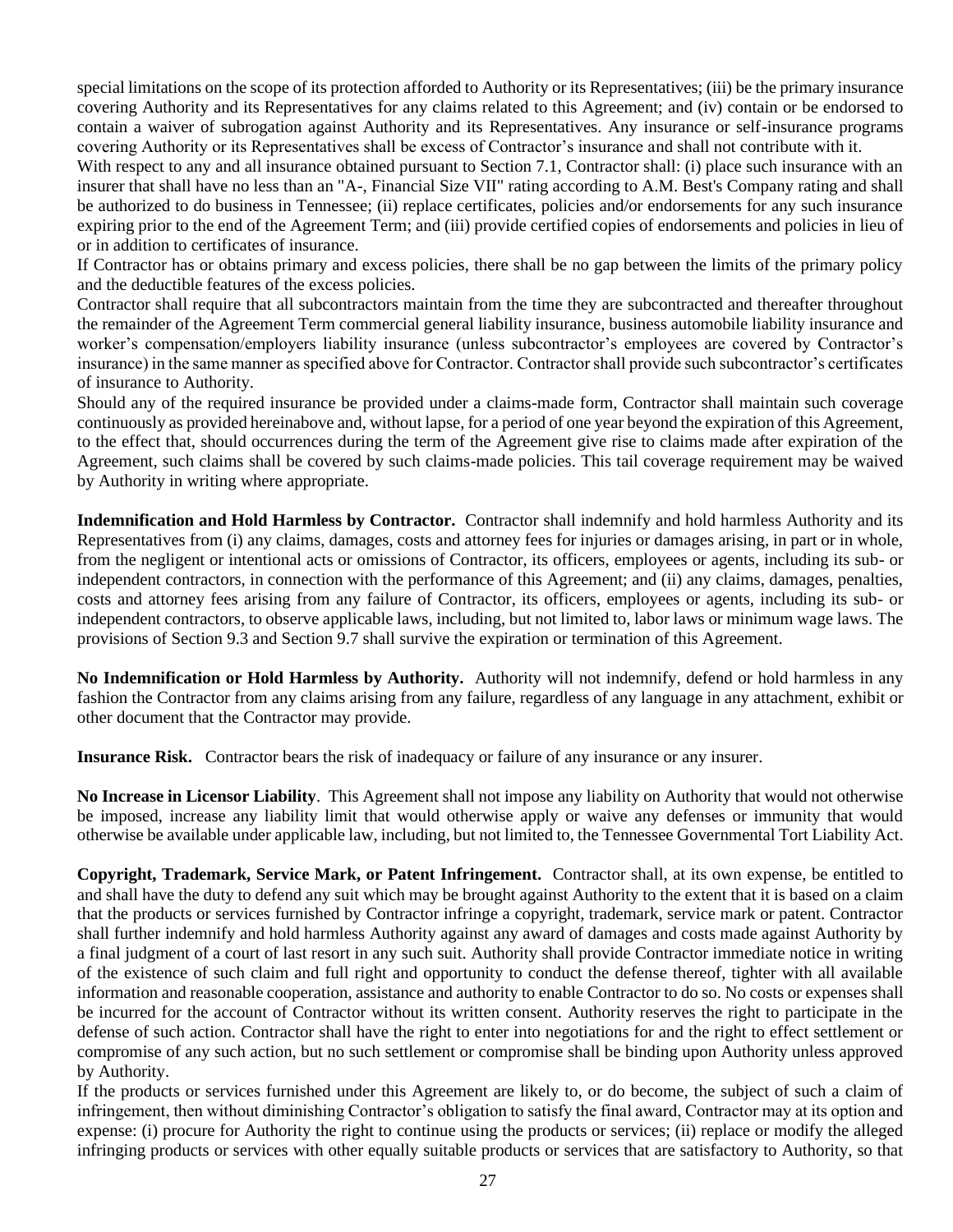they become non-infringing.; and/or (iii) remove the products or discontinue the services and cancel any future charges pertaining thereto. Parties agree that Contractor will not exercise the (iii) option until Authority and Contractor have determined that options under (i) and (ii) are impractical.

Contractor shall have no liability to Authority, however, if any such infringement or claim thereof is based upon or arises out of: (i) the use of the products or services in combination with apparatus or devices not supplied or else approved by Contractor; (ii) the use of the products or services in a manner for which the products or services were neither designated nor contemplated; and/or (iii) the claimed infringement in which Authority has any direct or indirect interest by license or otherwise, separate from that granted herein.

### **TERMINATION.**

**Breach.** Should Contractor fail to fulfill in a timely and proper manner its obligations under this Agreement or if it should violate any of the terms of this Agreement, Authority shall have the right to immediately terminate the contract if Contractor does not cure such breach within thirty (30) days of the date it receives written notice from Authority reasonably specifying each such breach. Such termination shall not relieve Contractor of any liability to Authority for damages sustained by virtue of any breach by Contractor.

**Lack of Funding.** Should funding for this Agreement be discontinued, Authority shall have the right to terminate the Agreement immediately upon written notice to the Contractor.

**Notice.** Authority may terminate this Agreement at any time and for any reason upon thirty (30) days written notice to Contractor. Should Authority terminate this Agreement, Contractor shall immediately cease work and deliver to Authority all completed or partially completed satisfactory work.

**Consequential Damages.** Neither party shall be responsible to the other for any special, incidental, indirect or consequential damages.

### **MISCELLANEOUS.**

**Compliance with Laws.** Contractor shall comply with all applicable federal, state, and local governmental statutes, rules, regulations, ordinances, and directives prescribed by Authority for the government and management of the Center. Contractor will not do or suffer to be done anything during the Agreement Term in violation of any such laws, ordinances, rules or regulations. If the attention of Authority is called to any such violation on the part of Contractor or on the part of Contractor's employees, Contractor shall immediately desist from and correct or cause to be corrected such violation.

**Taxes and Licensure.** As, in part, set forth on Exhibit C, Contractor shall have all applicable licenses and be current on its payment of all applicable gross receipt taxes and personal property taxes. Authority shall not be responsible for any taxes that are imposed on Contractor. Furthermore, Contractor understands that is cannot claim exemption from taxes by virtue of any exemption that is provided to Authority.

**Maintenance of Records.** Contractor shall maintain documentation for all charges against Authority and for the services provided hereunder. The books, records, and documents of Contractor, insofar as they relate to work performed, or money received, under the contract, shall be maintained for a period of three (3) full years from the date of final payment and will be subject to audit, at any reasonable time and upon reasonable notice by Authority or its duly appointed representatives. The records shall be mainlined in accordance with generally accepted accounting principles. In the event of litigation, working papers and other documents shall be produced in accordance with applicable laws and/or rules of discovery. Breach of the provisions of this section is a material breach of this Agreement.

**Inspection of Records.** All documents and supporting materials related in any manner whatsoever to the contract or any designated portion thereof, which are in the possession of Contractor or any subcontractor or sub-consultant shall be made available to Authority for inspection and copying upon written request from Authority. Said documents shall also be made available for inspection and/or copying by any state, federal or other regulatory authority, upon request from Authority. Said records include, but are not limited to, all drawings, plans, specifications, submittals, correspondence, minutes, memoranda, tape recordings, videos or other writings or things which document the procurement and/or performance of this Agreement. Said records expressly include those documents reflecting the cost, including all subcontractors' records and payroll records of Contractor and subcontractors.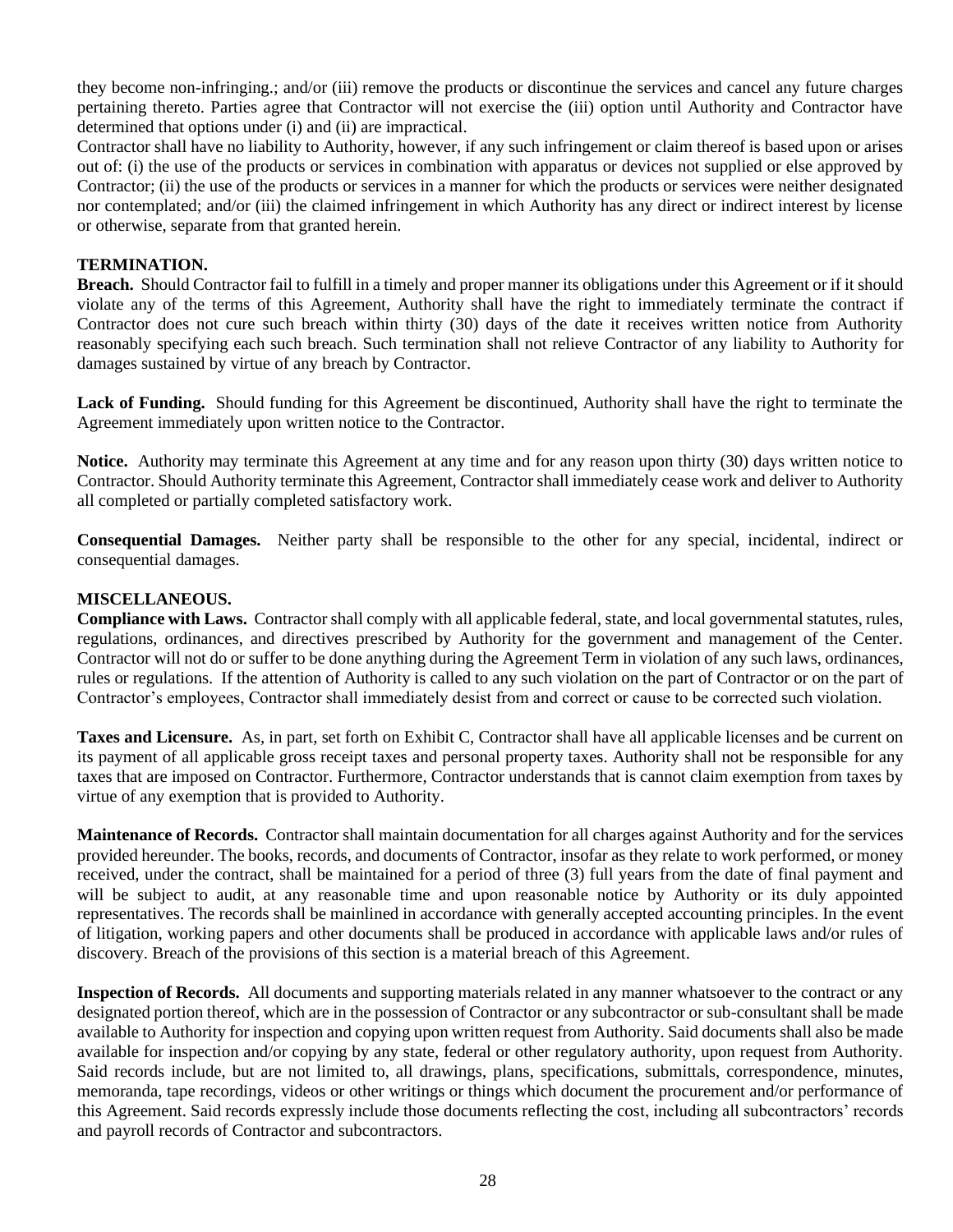**Monitoring.** Contractor's activities conducted and records maintained pursuant to this Agreement shall be subject to monitoring and evaluation by Authority, the Metropolitan Government Department of Finance, the Division of Internal Audit, or their duly appointed representatives.

**Authority Property.** Any Authority property, including but not limited to, books, records, documents, drawings, submittals and equipment that is in the Contractor's possession shall be maintained by Contractor in good condition and repair, and shall be returned to Authority by Contractor upon termination of the Agreement. All goods, documents, records, and other work product and property produced during the performance of this Agreement are deemed to be Authority property. Contractor may keep one (1) copy of the aforementioned documents upon completion of the contract; provided, however, that in no event shall Contractor use, or permit to be used, any portion of the documents on other projects without Authority's prior written authorization.

**Software License.** CONTRACTOR warrants and represents that it is the owner of or otherwise has the right to and does hereby grant THE AUTHORITY a license to use any software provided for the purposes for which the software was obtained or proprietary material set forth in THE AUTHORITY's solicitation and/or CONTRACTOR's response to the solicitation.

**Confidentiality.** Tennessee Code Annotated §10-7-504(i) specifies that information which would allow a person to obtain unauthorized access to confidential information or to government property shall be maintained as confidential. "Government property" includes electronic information processing systems, telecommunication systems, or other communications systems of a governmental entity subject to this chapter. Such records include: (A) Plans, security codes, passwords, combinations, or computer programs used to protect electronic information and government property; (B) Information that would identify those areas of structural or operational vulnerability that would permit unlawful disruption to, or interference with, the services provided by a governmental entity; and (C) Information that could be used to disrupt, interfere with, or gain unauthorized access to electronic information or government property.

The foregoing listing is not intended to be comprehensive, and any information which THE AUTHORITY marks or otherwise designates as anything other than "Public Information" will be deemed and treated as sensitive information, which is defined as any information not specifically labeled as "Public Information". Information which qualifies as "sensitive information" may be presented in oral, written, graphic, and/or machine-readable formats. Regardless of presentation format, such information will be deemed and treated as sensitive information.

CONTRACTOR, and its Agents, for THE AUTHORITY, may have access to sensitive information. CONTRACTOR, and its Agents, are required to maintain such information in a manner appropriate to its level of sensitivity. All sensitive information must be secured at all times including, but not limited to, the secured destruction of any written or electronic information no longer needed. The unauthorized access, modification, deletion, or disclosure of any THE AUTHORITY information may compromise the integrity and security of THE AUTHORITY, violate individual rights of privacy,and/or constitute a criminal act.

Upon the request of THE AUTHORITY, CONTRACTOR shall return all information in whatever form. In the event of any disclosure or threatened disclosure of THE AUTHORITY information, THE AUTHORITY is further authorized and entitled to immediately seek and obtain injunctive or other similar relief against CONTRACTOR, including but not limited to emergency and ex parte relief where available.

**Information Ownership.** All THE AUTHORITY information is and shall be the sole property of THE AUTHORITY. CONTRACTOR hereby waives any and all statutory and common law liens it may now or hereafter have with respect to THE AUTHORITY information. Nothing in this Contract or any other agreement between THE AUTHORITY and CONTRACTOR shall operate as an obstacle to such THE AUTHORITY's right to retrieve any and all THE AUTHORITY information from CONTRACTOR or its agents or to retrieve such information or place such information with a third party for provision of services to THE AUTHORITY, including without limitation, any outstanding payments, overdue payments and/or disputes, pending legal action, or arbitration. Upon THE AUTHORITY's request, CONTRACOR shall supply THE AUTHORITY with an inventory of THE AUTHORITY information that CONTRACOTR stores and/or backs up.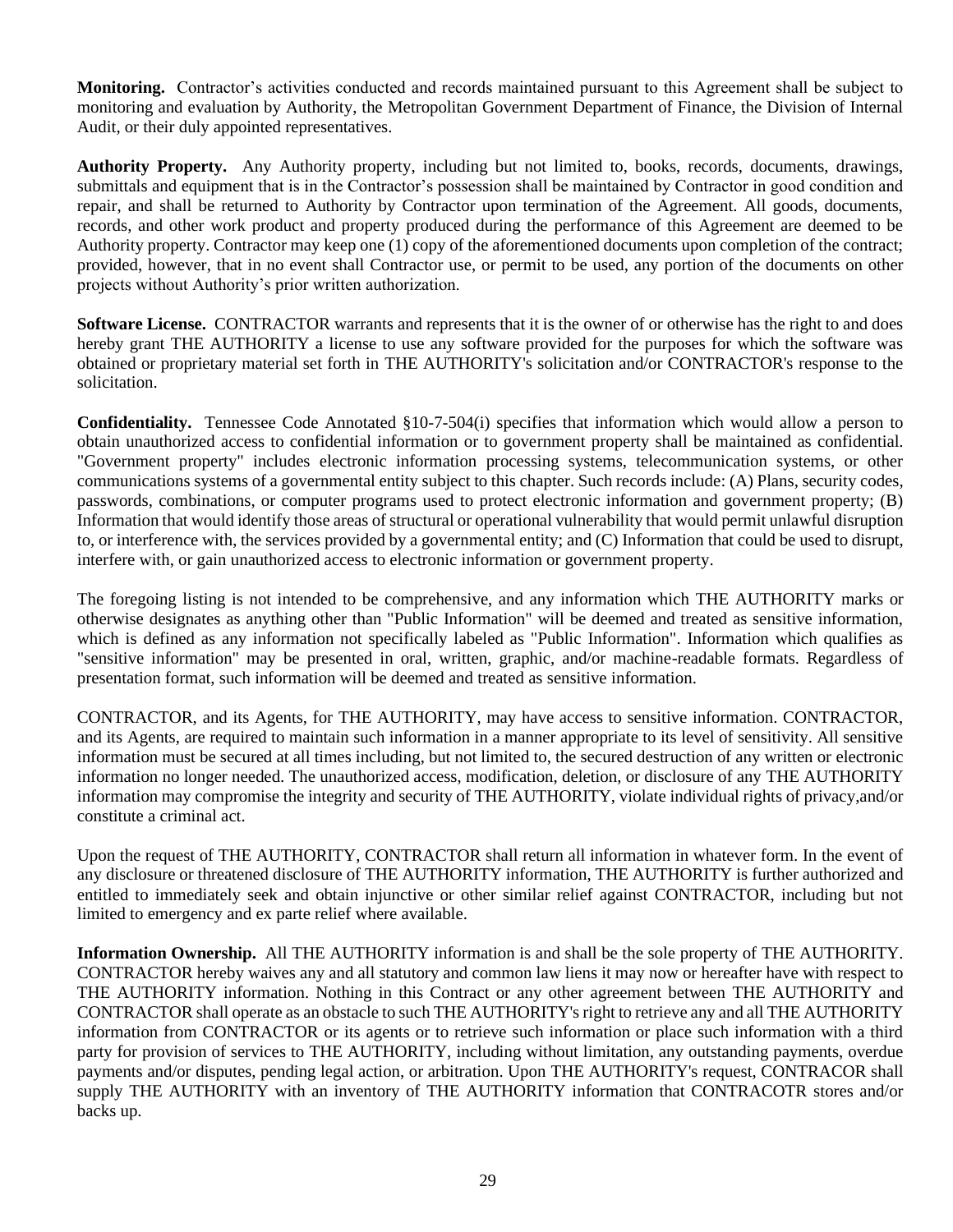**Information Security Breach Notification.** In addition to the notification requirements in any Business Associate Agreement with THE AUTHORITY, when applicable, CONTRACTOR shall notify THE AUTHORITY of any data breach within 24 hours of CONTRACTOR's knowledge or reasonable belief (whichever is earlier) that such breach has occurred ("Breach Notice") by contacting the THE AUTHORITY**.** The Breach Notice should describe the nature of the breach, the scope of the information compromised, the date the breach occurred, and the identities of the individuals affected or potentially affected by the breach as well as specific information about the data compromised so that THE AUTHORITY can properly notify those individuals whose information was compromised. CONTRACTOR shall periodically update the information contained in the Breach Notice to THE AUTHORITY and reasonably cooperate with THE AUTHORITY in connection with THE AUTHORITY's efforts to mitigate the damage or harm of such breach.

**Virus Representation and Warranty.** CONTRACTOR represents and warrants that Products and/or Services, or any media upon which the Products and/or Services are stored, do not have, nor shall CONTRACTOR or its Agents otherwise introduce into THE AUTHORITY's systems, network, or infrastructure, any type of software routines or element which is designed to or capable of unauthorized access to or intrusion upon, disabling, deactivating, deleting, or otherwise damaging or interfering with any system, equipment, software, data, or the THE AUTHORITY network. In the event of a breach of this representation and warranty, CONTRACTOR shall compensate THE AUTHORITY for any and all harm, injury, damages, costs, and expenses incurred by THE AUTHORITY resulting from the breach.

For CONTRACTOR managed systems, CONTRACTOR shall install and maintain ICSA Labs certified or AV-Test approved Antivirus Software and, to the extent possible, use real time protection features. CONTRACTOR shall maintain the Anti-virus Software in accordance with the Antivirus Software provider's recommended practices. In addition, CONTRACTOR shall ensure that:

Anti-virus Software checks for new Anti-virus signatures no less than once per day, and; · Anti-virus signatures are current and no less recent than two versions/releases behind the most current version/release of the Anti-virus signatures for the Anti-virus Software.

**Modification of Agreement.** This Agreement may be modified only by written amendment executed by all parties and their signatories hereto. All change orders, where required, shall be executed in conformance with Section 4.24.020 of the Metropolitan Code of Laws of Authority's Procurement Policy, as applicable.

**Partnership/Joint Venture.** This Agreement shall not in any way be construed or intended to create a partnership or joint venture between the Parties or to create the relationship of principal and agent between or among any of the Parties. None of the Parties hereto shall hold itself out in a manner contrary to the terms of this section. No party shall become liable for any representation, act or omission of any other party contrary to the terms of this Agreement.

**Assignment; Consent Required.** The provisions of this Agreement shall inure to the benefit of and shall be binding upon the respective successors and assignees or the parties hereto. Except for the rights of money due to Contractor under this Agreement, neither this Agreement nor any of the rights and obligations of Contractor hereunder shall be assigned or transferred in whole or in part without the prior written consent of Authority, which consent shall not be unreasonably withheld or delayed. Any such assignment or transfer shall not release Contractor from its obligations hereunder.

**Subcontracting.** Contractor shall not enter into a subcontract for any of the services performed under this Agreement without obtaining the prior written approval of Authority. If such subcontracts are approved by Authority, they shall contain, at a minimum, sections of this Agreement pertaining to "Contingent Fees", "Nondiscrimination", and "Gratuities and Kick-backs".

**Authorization.** Contractor represents that it has full power and authority to enter into this Agreement. Further, the individual executing this Agreement on behalf of Contractor represents and warrants that he or she has full authority, corporate or otherwise, to execute this Agreement on behalf of Contractor and to bind Contractor to the terms of this Agreement.

**Cooperation.** Each party shall cooperate with the other party and provide such assistance as reasonably necessary or requested in connection with the fulfillment of each party's respective obligations under this Agreement.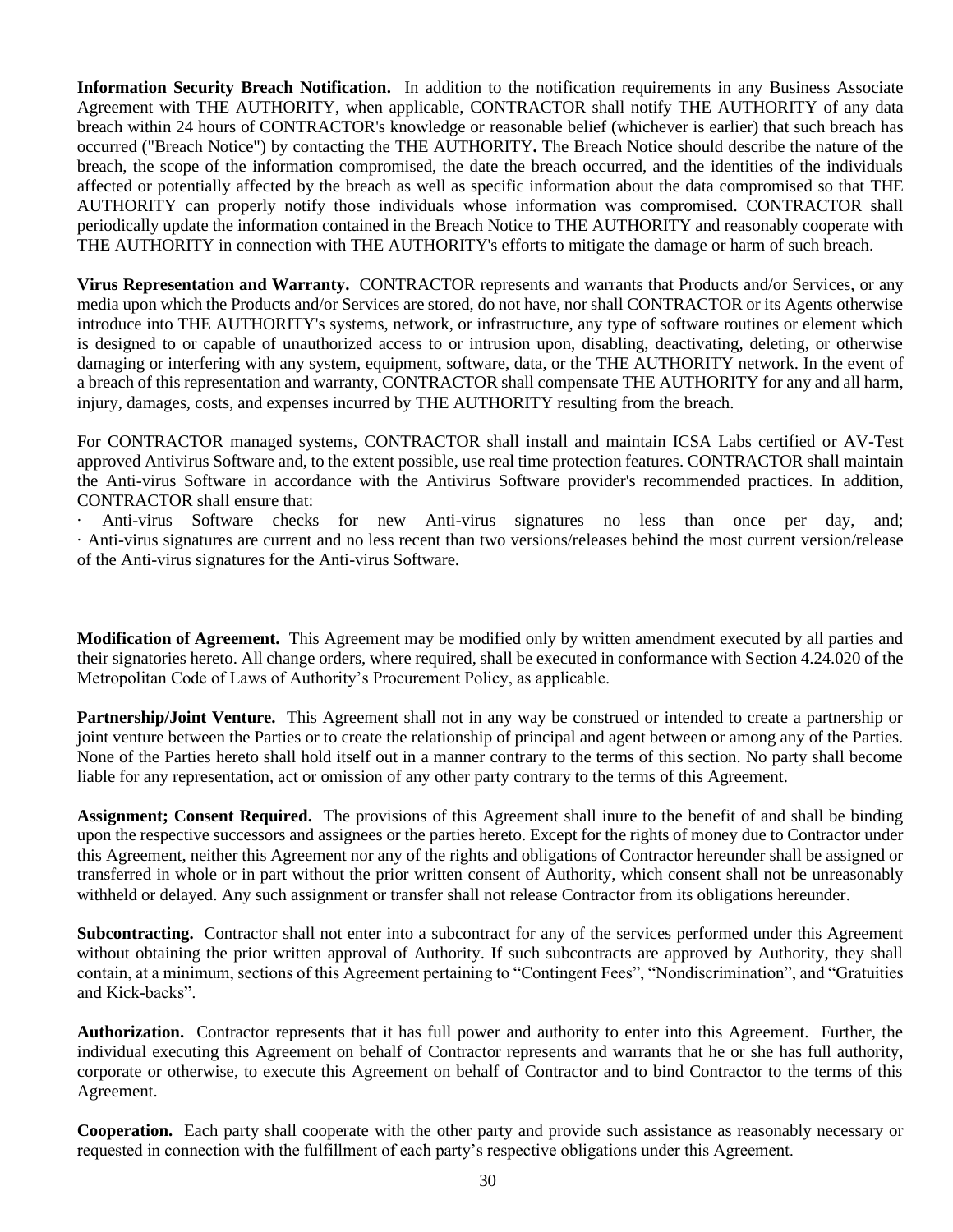**Entire Agreement.** This Agreement, along with any exhibits, appendices, addenda, schedules and amendments hereto, encompass the entire agreement of the parties and supersedes all previous understandings and agreements between the parties. The provisions of this Agreement are not subject to amendment or alteration except by written instrument signed by both parties. Any matters not provided for herein shall be decided by Authority in its sole discretion, reasonably exercised, and such decision shall be binding on Contractor.

**Waiver.** In order to be binding on Authority, any waiver of any term in this Agreement must be in writing and signed by a duly authorized officer of Authority. No waiver by Authority of any default shall operate as a waiver of any other default, or the same default on a future occasion. No delay or omission by Authority in exercising any right or remedy shall operate as a waiver thereof, and no single or partial exercise of a right or remedy shall preclude any other or further exercise thereof, or the exercise of any other right or remedy.

**Force Majeure.** If either party shall be prevented or delayed from punctually performing any obligation or satisfying any condition under this Agreement by any strike, lockout, or labor dispute not caused by the negligence or breach of such non-performing party or the breach of a labor contract by such non-performing party; the inability to obtain labor or materials not resulting in any way from the negligence or any act or omission of the non-performing party; an act of God; governmental restrictions, regulations or controls not existing as of the execution of this Agreement; enemy or hostile governmental action; civil commotion, insurrection, fire or other casualty not resulting from the non-performing party's negligence or other actions; or any other condition beyond the reasonable control of the reasonable party, then the time to perform the obligation or satisfy the condition shall be extended for a period of time equal in length to the length of the event.

**Governing Law.** The validity, construction and effect of this Agreement and any and all extensions and/or modifications thereof shall be governed by the laws of the State of Tennessee and in no other forum. Tennessee law shall govern regardless of any language in any attachment or other document that Contractor may provide. Process may be served (i) as provided by law or (ii) by certified mail, return receipt requested, to the persons and addresses stated in Section 11.19. and the parties shall accept such service.

**Venue.** Any action between the Parties arising from this Agreement shall be maintained in the courts of Davidson County, Tennessee.

**Severability.** If any clause or provision of this Agreement or the application thereof is, for any reason illegal, invalid or unenforceable under present or future laws, it shall be deemed severable and the validity of the remainder of this Agreement or the application of such provision to other persons or circumstances shall not be affected thereby, and in lieu of each clause or provision of this Agreement that is illegal, invalid or unenforceable, there shall be added as a part of this Agreement a clause or provision as nearly identical to the said clause or provision as may be legal, valid and enforceable.

**Notices.** All notices or other communication required under this Agreement shall be given and deemed to have been properly served if delivered in writing personally (by hand-delivery), by certified mail, or by a nationally recognized overnight delivery service addressed to the following:

| To Authority:  | President & CEO                                     |
|----------------|-----------------------------------------------------|
|                | The Convention Center Authority of the Metropolitan |
|                | Government of Nashville and Davidson County         |
|                | 201 Fifth Avenue South                              |
|                | Nashville, TN 37203                                 |
| To Contractor: |                                                     |
|                |                                                     |

\_\_\_\_\_\_\_\_\_\_\_\_\_\_\_\_\_\_\_\_\_\_\_\_\_\_\_ \_\_\_\_\_\_\_\_\_\_\_\_\_\_\_\_\_\_\_\_\_\_\_\_\_\_\_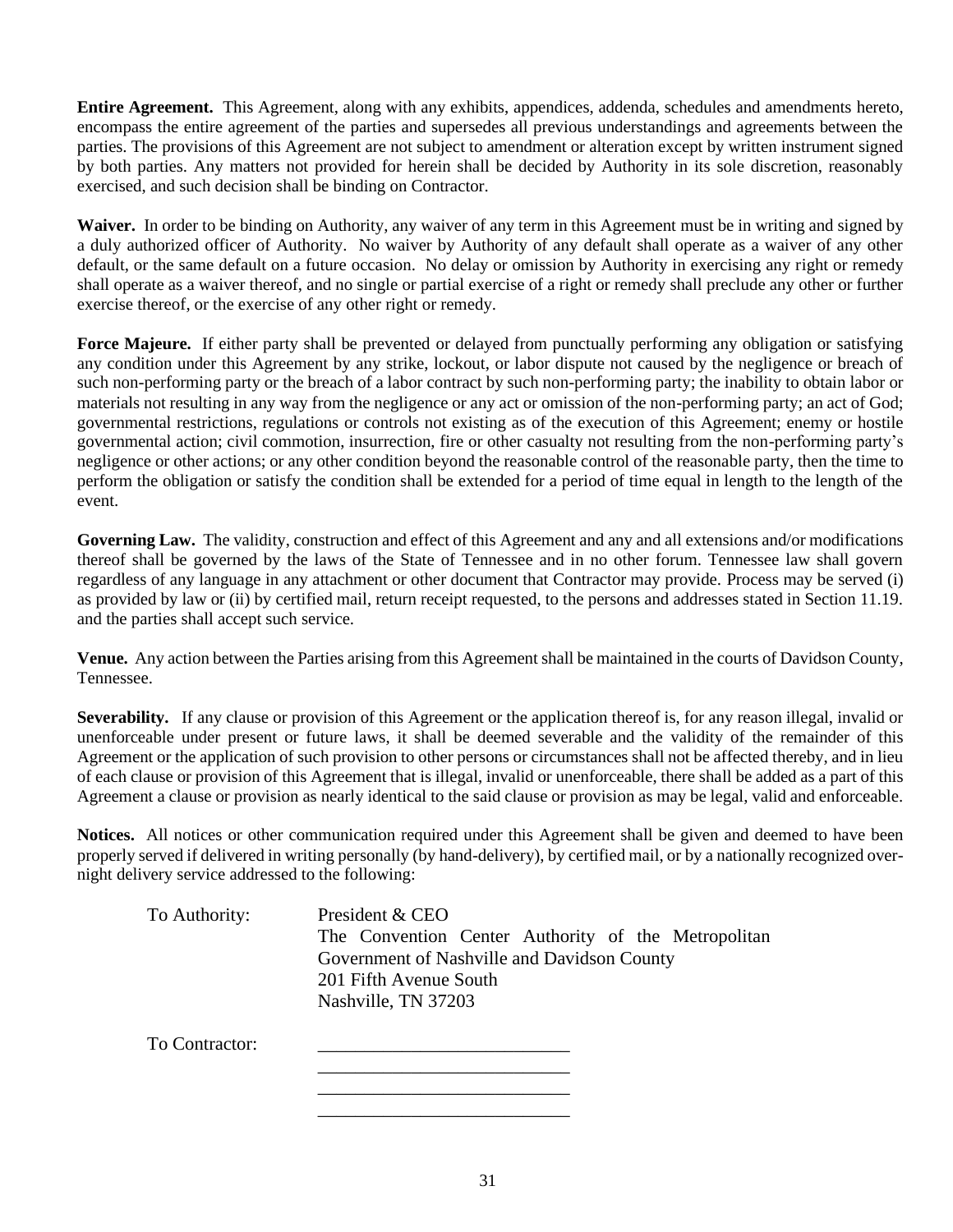Any such notice shall be deemed given on the date so delivered or so deposited in the mail, unless otherwise provided herein. Either party may change the above address by sending written notice of such change to the other party in the manner provided above. With the prior written consent of the receiving party, notice may be given by facsimile transmission or electronic email.

**Headings.** The headings of the sections contained herein are for convenience only and do not define, limit or construe the contents of such sections.

**Survival.** In the event of termination or expiration of this Agreement, any provisions that by their very nature need to survive in order to be given their full intended effect, shall so survive.

**Attorney's Fees.** In the case of the failure of Contractor to perform and comply with any of the covenants and conditions of this Agreement, Contractor shall pay to Authority the costs and expenses of enforcing this Agreement including a reasonable sum for attorney's fees, whether suit be brought or not.

**Binding Effect on Contractor**. This Agreement is binding on Contractor, its successors and assigns. As to its obligations to Authority, Contractor assumes full responsibility for the acts or omissions of each of Contractor's Admittees. For purposes of this Agreement, the acts of any of Contractor's Admittees shall be the acts of Contractor.

**Counterparts.** This Agreement may be executed by the parties on any number of separate counterparts, and all such counterparts so executed shall constitute one agreement binding on all parties notwithstanding that all of the parties are not signatories to the same counterpart.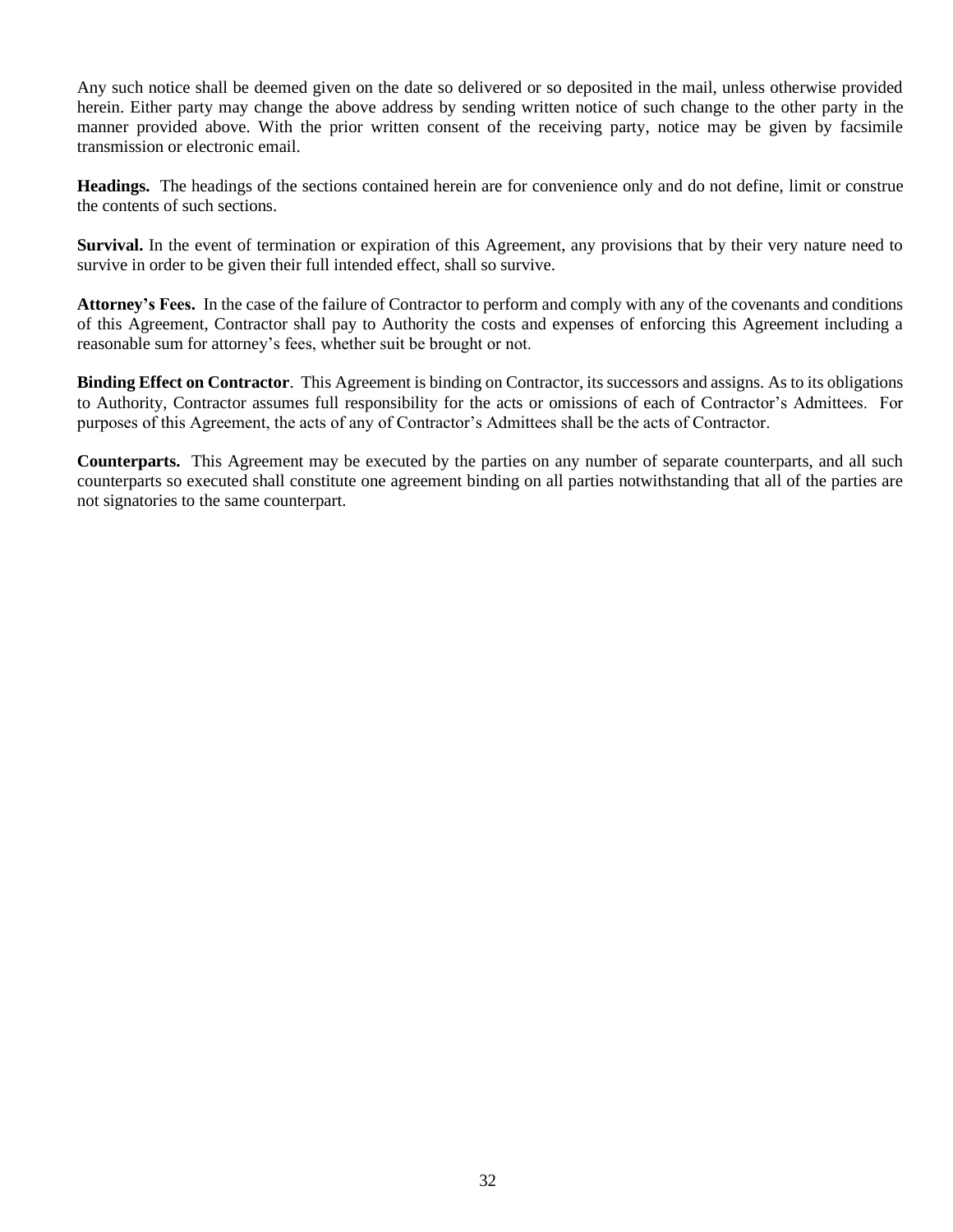IN WITNESS WHEREOF, the parties hereto have caused this Agreement to be duly executed.

| THE CONVENTION CENTER   VENDOR       |                                                 |
|--------------------------------------|-------------------------------------------------|
| <b>AUTHORITY OF THE METROPOLITAN</b> |                                                 |
| GOVERNMENT OF NASHVILLE AND          |                                                 |
| <b>DAVIDSON COUNTY</b>               |                                                 |
|                                      |                                                 |
|                                      |                                                 |
|                                      |                                                 |
|                                      |                                                 |
|                                      |                                                 |
|                                      | Sworn to and subscribed to before me, a         |
|                                      | Notary Public, this _______________________ day |
|                                      |                                                 |
|                                      |                                                 |
|                                      | the $\overline{\phantom{a}}$                    |
|                                      | of Contractor and duly authorized to execute    |
|                                      | this instrument on Contractor's behalf.         |
|                                      | Notary Public                                   |
|                                      | My Commission Expires                           |
|                                      | <u> 1980 - Jan Barbara Barbara, manazarta </u>  |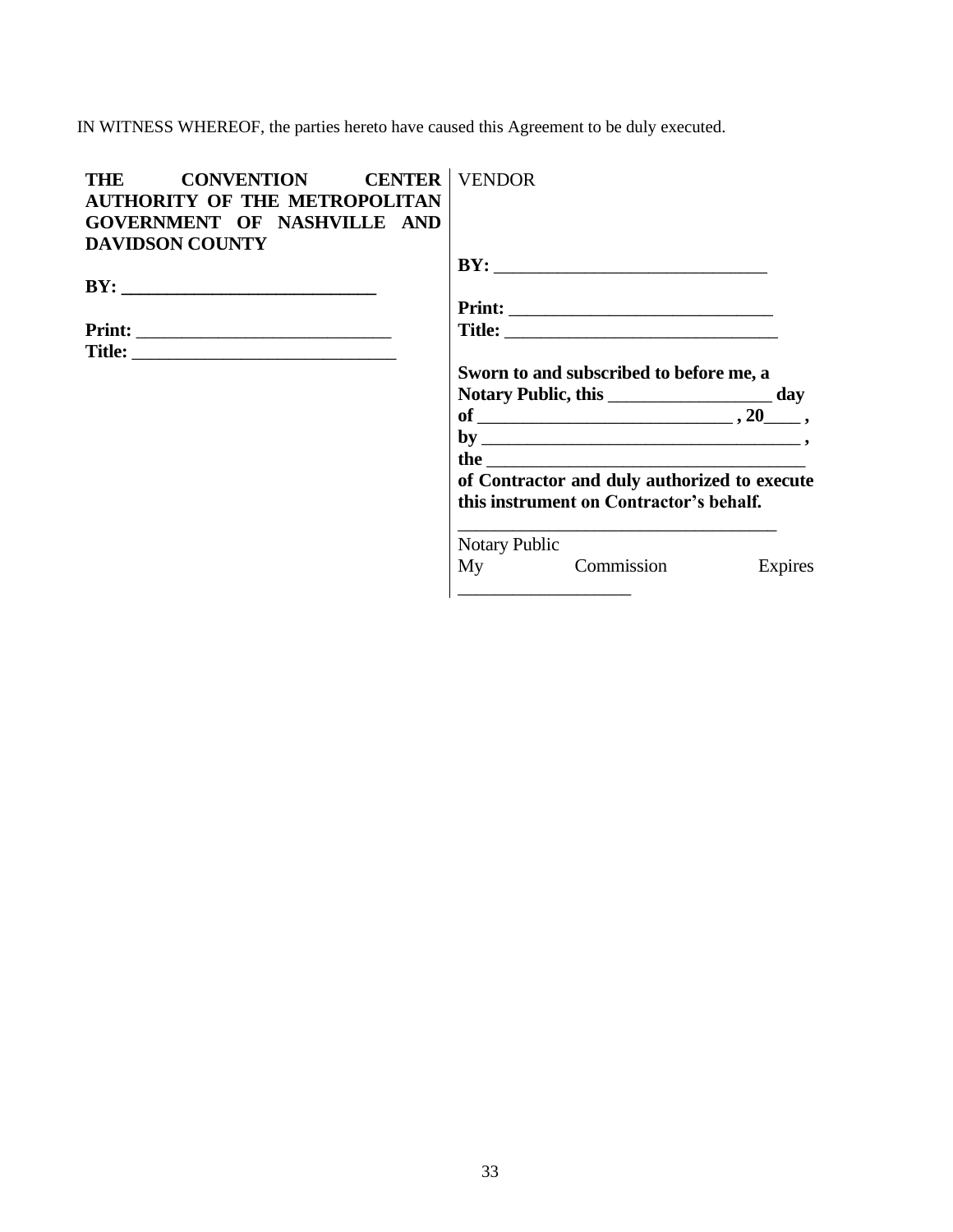# **EXHIBIT A (Sample Contract)**

### **CONTRACTOR RESPONSIBILITES**

In addition to the obligations and responsibilities required of the Contractor as set forth in the Agreement and RFP, Contractor agrees that throughout the term of the Agreement to adhere to the following duties, responsibilities and standards: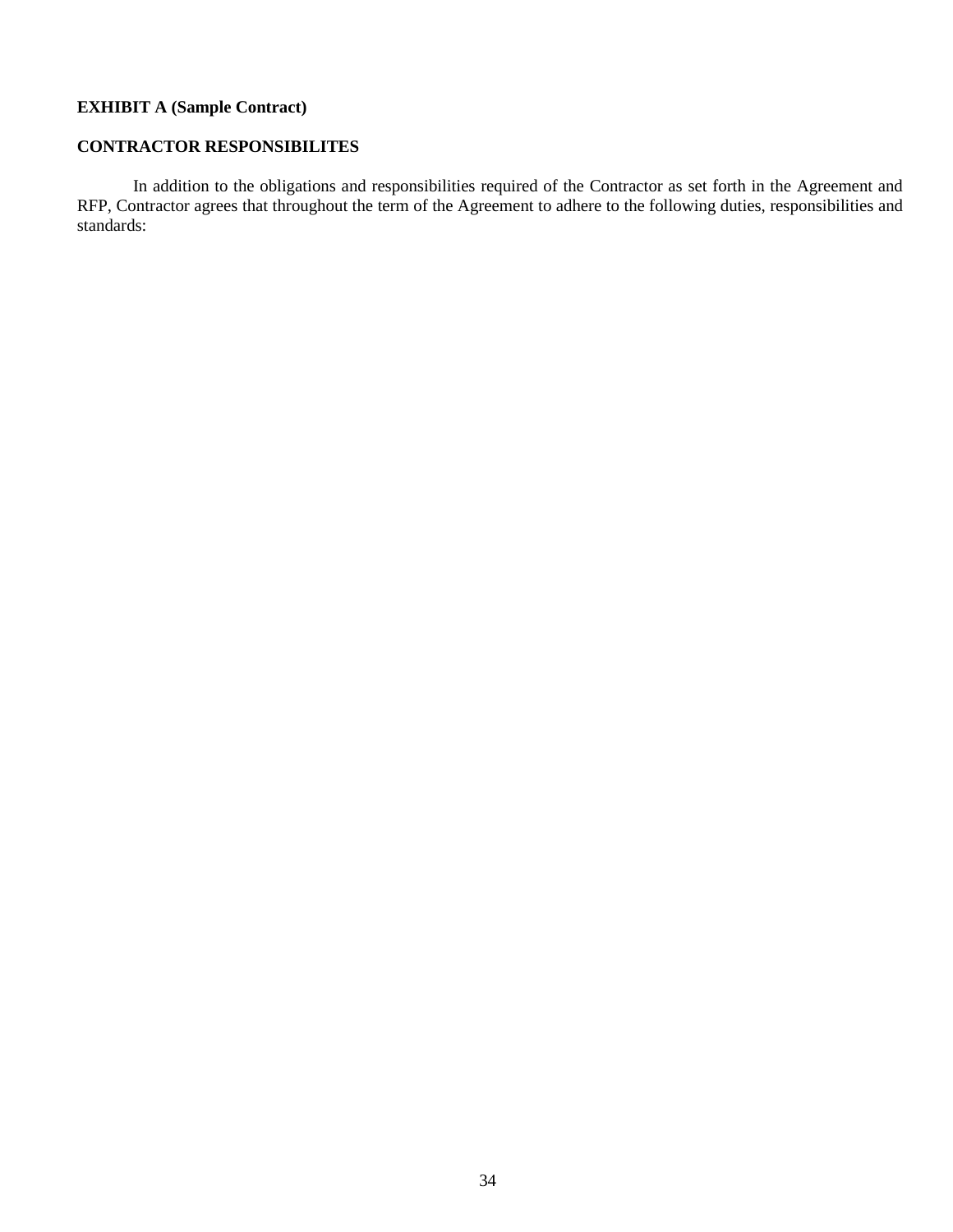# **EXHIBIT B (Sample Contract)**

# **COMPENSATION AND PRICING SCHEDULE**